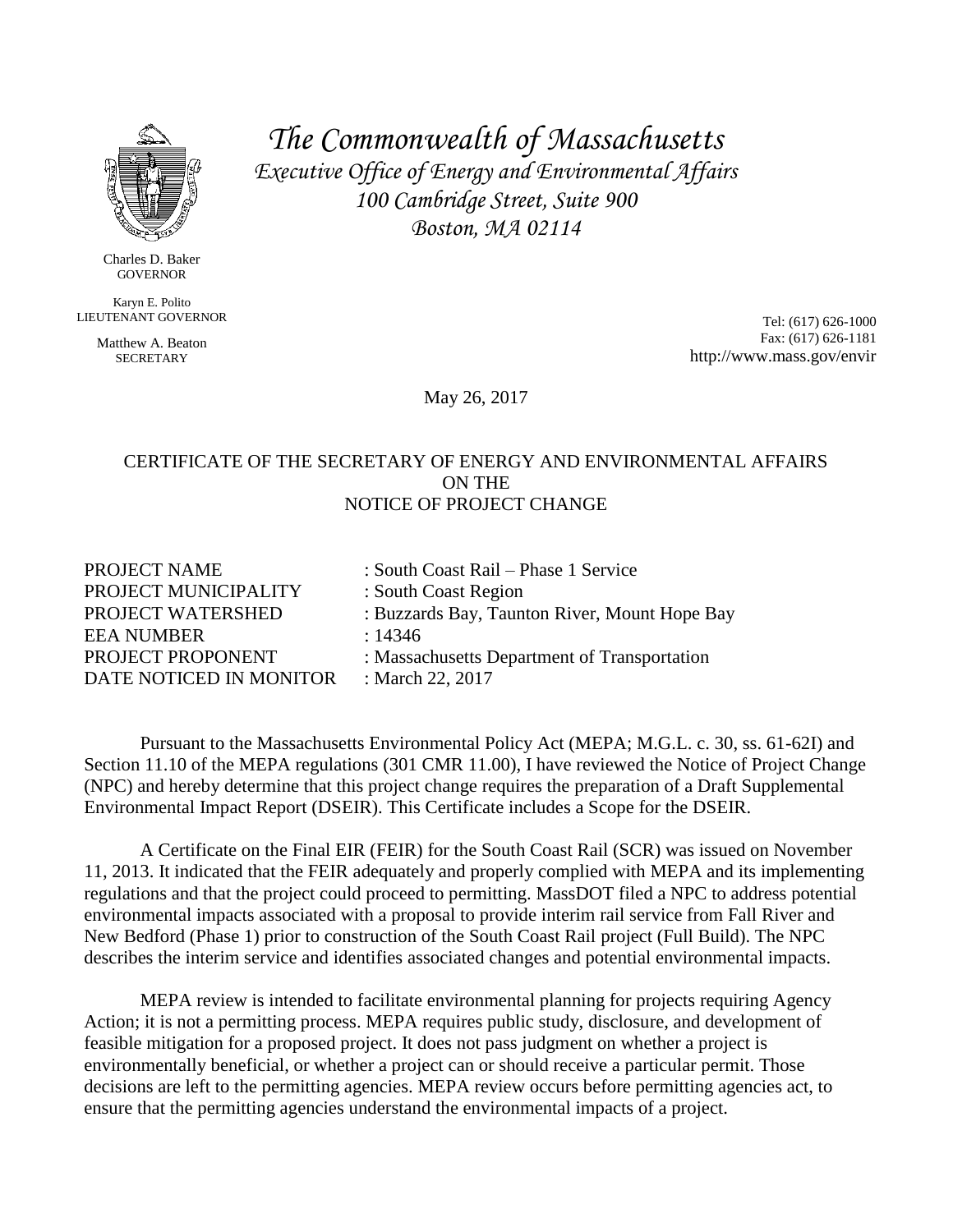MEPA review of South Coast Rail has included extensive and detailed analysis of routes, technology and operations to meet the project goal of providing rail service to Fall River and New Bedford. The MEPA process has provided a forum for identifying and disclosing the actions State Agencies will take on this project and environmental impacts associated with a project. Throughout MEPA review, including review of the NPC, there has been robust commentary on the project design and selection of alternatives. The Scope for the DSEIR is limited to the proposed changes associated with Phase 1 of the project. The Scope is not intended to, nor should it be construed to, reopen environmental review of the entire South Coast Rail project and selection of the Stoughton Electric Alternative as the Preferred Alternative.

I am requiring a DSEIR rather than the Single Supplemental EIR as requested by MassDOT; however, I note that the MEPA regulations include a "rollover provision" at 11.08 (8)(b). It indicates that upon review of a Draft EIR (DEIR), I may determine that no substantive issues remain to be addressed and:

- publish notice in the next Environmental Monitor that the DEIR shall be reviewed as a Final EIR (FEIR); *or*
- require the Proponent to file a Response to Comments on the DEIR and Proposed Section 61 Findings and publish notice in the next Environmental Monitor that the responses and findings shall be filed, circulated, and reviewed as a FEIR.

If MassDOT fully addresses the Scope contained herein, I will consider application of this provision.

## Project Change

The NPC indicates that, in 2016, a review of construction costs for the Full Build estimated it would cost \$3.3 billion with service beginning in 2028. MassDOT is proposing to phase construction of the project to provide service to the South Coast Region much sooner than would be possible if it were constructed at one time. MassDOT estimates that Phase 1 will cost approximately \$1.1 billion and service is projected to start in 2024. The NPC indicates that MassDOT will continue to design and advance the South Coast Rail Project.

Phase 1 consists of the construction and operation of commuter rail service from Fall River and New Bedford to the Middleborough Commuter Rail Line via Cotley Junction and the Middleborough Secondary Line. Phase 1 will provide service using the Middleborough/Lakeville Main Line from South Station in Boston to Pilgrim Junction in Middleborough, where the rail intersects the Middleborough Secondary at the existing Middleborough Layover facility. Service will extend from Pilgrim Junction to South Station in Boston via the Middleborough/Lakeville Main Line. The Middleborough Secondary Line, an active freight line, will be reconstructed and expanded.

The section of the project from the New Bedford Main Line and the Fall River Secondary Line extending to Cotley Junction is referred to as the Southern Triangle. The Southern Triangle is common to Phase 1 and Full Build and underwent MEPA review as part of the South Coast Rail project. The Southern Triangle includes the two terminal Stations - Whale's Tooth Station in New Bedford and Fall River Depot Station in Fall River.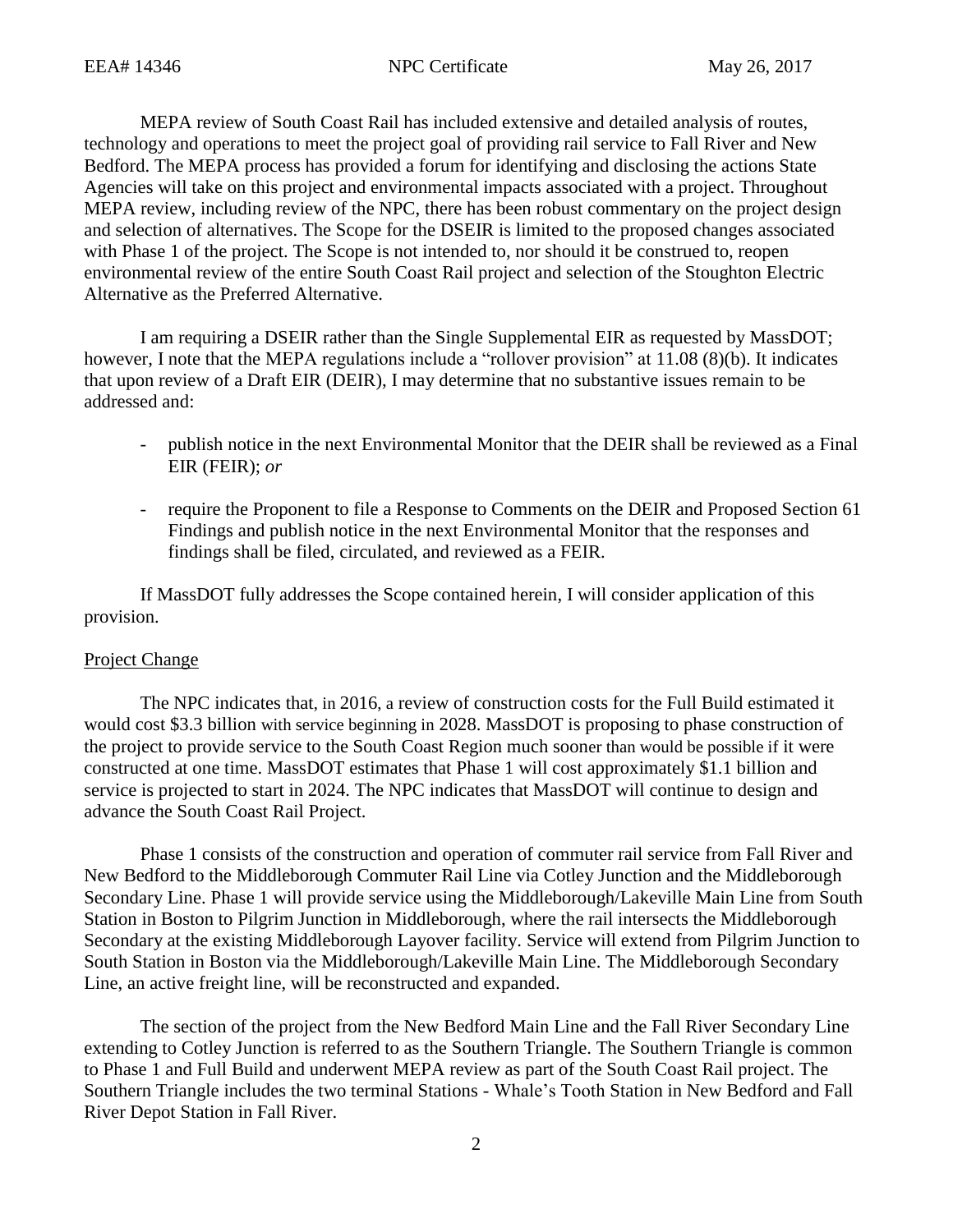$\overline{\phantom{a}}$ 

Phase 1 will include the following improvements along the Middleborough Secondary: reconstruction of existing single track from Pilgrim Junction to Cotley Junction, including culvert replacements and retaining wall construction;<sup>1</sup> four bridge replacements; new signal/communications systems; positive train control; and upgrades to five grade crossings. MassDOT will evaluate whether the Phase 1 section of the Middleborough Secondary will be fully or partially double-tracked.

Interim service will be more limited and will result in longer travel times from the terminal stations to Boston compared to Full Build. Phase 1 will include two to three peak-period trains from and to each terminal station. Phase 1 will include construction of the terminal stations, King's Highway Station in New Bedford, a new station in East Taunton, and modification of the Middleborough/Lakeville Main Line Station (for a cross-platform transfer) or a new station in Middleborough. MassDOT is evaluating whether the Freetown and Battleship Cove Stations will be constructed as part of Phase 1 interim service or as part of Full Build. Because the stations proposed for the South Coast Rail in Taunton are north of Cotley Junction they are not included in Phase 1. MassDOT is proposing a new station in East Taunton and considering a potential shuttle to various locations in Taunton.

The NPC notes that Phase 1 will have independent utility because the capital construction elements will provide improved and faster service along a critical freight corridor and, upon Full Build, it will provide redundancy and resiliency for service disruptions. In addition, the NPC indicates that Phase 1 could continue to provide a connection between Bridgewater State College and the Fall River/New Bedford area in the long term.

## Original Project Description and Procedural History

The South Coast Rail project consists of the development of a public rail system to connect the cities of Fall River and New Bedford to Boston and enhance regional mobility, while supporting smart growth planning and development strategies in affected communities. Fall River and New Bedford are historically underserved areas with respect to public transportation options. The South Coast Rail is a priority transportation initiative and a component of MassDOT's efforts to increase transit access throughout the Commonwealth.

The South Coast Rail will provide commuter service to South Station using the Northeast Corridor, Stoughton Line, New Bedford Main Line, and Fall River Secondary Line. The New Bedford to Boston route is 54.9 miles long and the Fall River to Boston route is 52.4 miles long. Travel time during peak periods on the New Bedford line and the Fall River line are estimated at 77 minutes and 75 minutes, respectively. The project requires upgrades to track infrastructure along the existing Stoughton line including reconstruction of tracks from Canton Junction to Stoughton, construction of new tracks from Stoughton to Winter Street in Taunton, for a distance of 15 miles, on an abandoned right-of-way (ROW) which crosses through the Hockomock Swamp and the Pine Swamp. Reconstruction of tracks is also proposed from Winter Street in Taunton to Weir Junction, a distance of 1.7 miles. The project requires reconstruction of tracks in the Southern Triangle. Infrastructure improvements associated with the project include constructing, reconstructing, or widening 45 bridges, and constructing or reconstructing 46 at-grade railroad crossings.

 $1$  Upgrades will be coordinated with current MassDOT State of Good Repair program along this alignment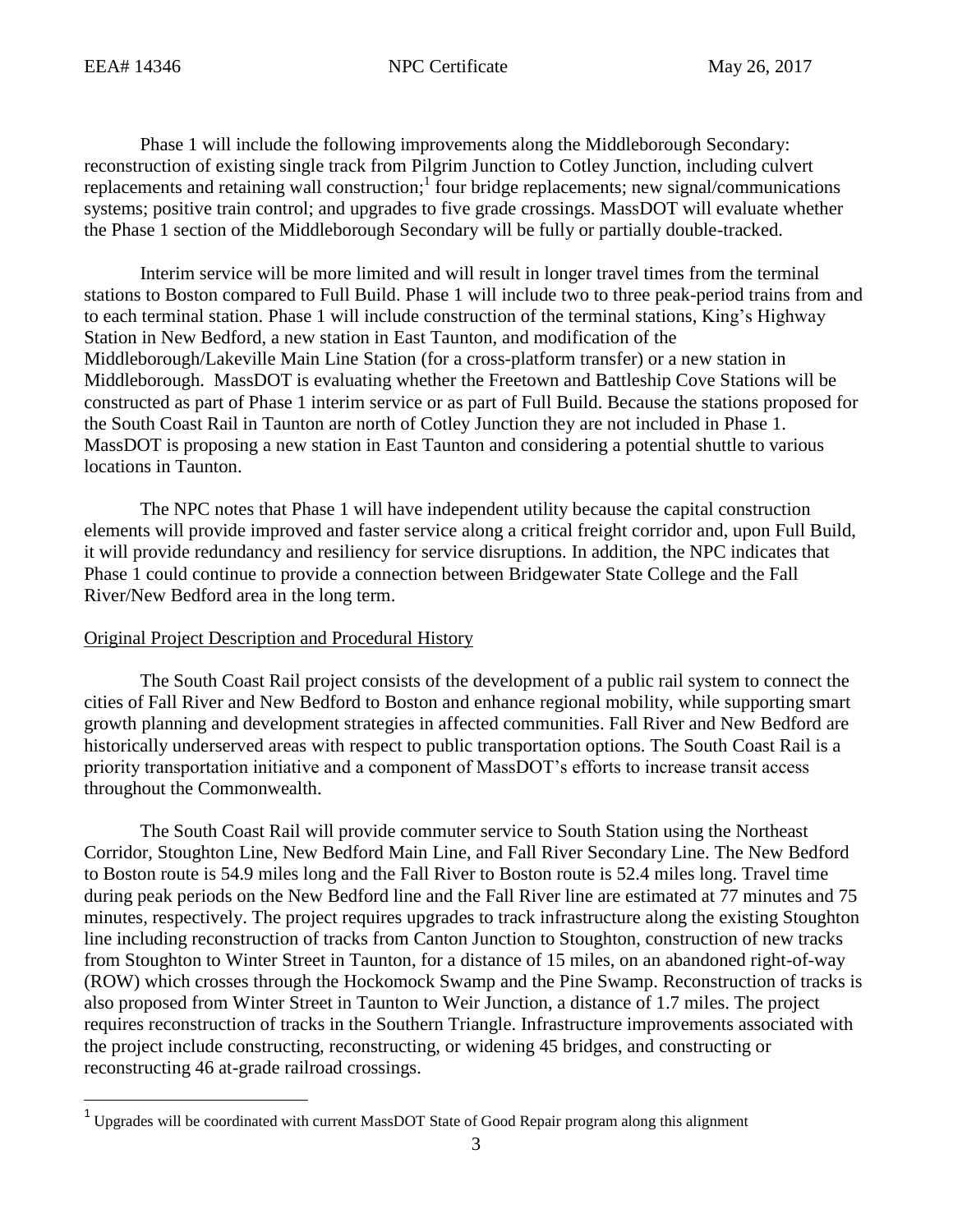$\overline{\phantom{a}}$ 

The project includes ten new rail stations: North Easton, Easton Village, Raynham Park, Taunton, Taunton Depot, King's Highway, Whale's Tooth, Freetown, Fall River Depot, and Battleship Cove. New stations will include high-level platforms (4 feet above track), canopies, commuter parking, a drop-off area for buses, and areas for kiss and ride. Platforms will be designed to handle a 9-car train set (approximately 800 feet long). The station designs include bike storage areas and pedestrian connections to neighboring streets.

The project includes two overnight layover facilities, one on the New Bedford Main Line (Wamsutta site) and one on the Fall River Secondary (Weaver's Cove East site). Independent of the South Coast Rail project, MassDOT is proposing an expansion of South Station (SSX) as well as midday layover facilities in Boston to address existing and future Massachusetts Bay Transit Authority  $(MBTA)$  and Amtrak capacity needs.<sup>2</sup> SSX will support infrastructure requirements associated with this project.

Numerous alternatives were introduced in the Environmental Notification Form (ENF) and reduced to eight alternatives for evaluation in the Draft Environmental Impact Statement/Report (DEIS/R). The DEIS/R presented electric and diesel options for three rail routes; Attleboro, Stoughton, and Whittenton (a variant of the Stoughton route), as well as a Rapid Bus route, and a No-Build/Enhanced Bus scenario. The Certificate on the DEIS/R indicated that MassDOT had adequately supported the advancement of the Stoughton Electric Alternative as the Preferred Alternative in the FEIS/R. The Scope for the FEIS/R outlined the outstanding issues that were required to be addressed, including the development of specific and detailed mitigation plans.

For the purpose of the FEIS, ACOE continued to analyze alternatives as part of the National Environmental Policy Act (NEPA) process, including the Whittenton Alternative. Because a joint Federal/State review document was filed, the FEIS/R included additional analysis of the Whittenton Alternative. Upon review of the FEIS/R, ACOE determined that the Stoughton Alternative was the Least Environmentally Damaging Practicable Alternative (LEDPA).

The FEIS/R evaluated the relative benefits and impacts of this large-scale transportation infrastructure project. Amongst the project's benefits are improved access to transit and the corresponding traffic, safety, air quality, and GHG reduction benefits associated with increased use of public transit. The project also has significant potential to facilitate sustainable land use and development patterns and will service Environmental Justice communities. The proposed route does however involve substantial environmental impacts. The FEIS/R refined impact estimates associated with alteration of wetlands and elimination or fragmentation of habitat (including rare species habitat and loss of biodiversity). It identified impacts to the Hockomock Swamp Area of Critical Environmental Concern (ACEC), which is one of the largest unfragmented wetland systems in the state, and the Pine Swamp conservation area in Raynham. The Certificate on the FEIS/R emphasized that the benefits and impacts of the South Coast Rail project are significant and acknowledged that any project of this scope and scale will bear environmental impacts.

The Certificate on the FEIS/R was issued on November 1, 2013 and indicated that the FEIS/R adequately and properly complied with MEPA and its implementing regulations and that the project

<sup>&</sup>lt;sup>2</sup> The layover facility was most recently addressed in the South Station Expansion Project (EEA #15028).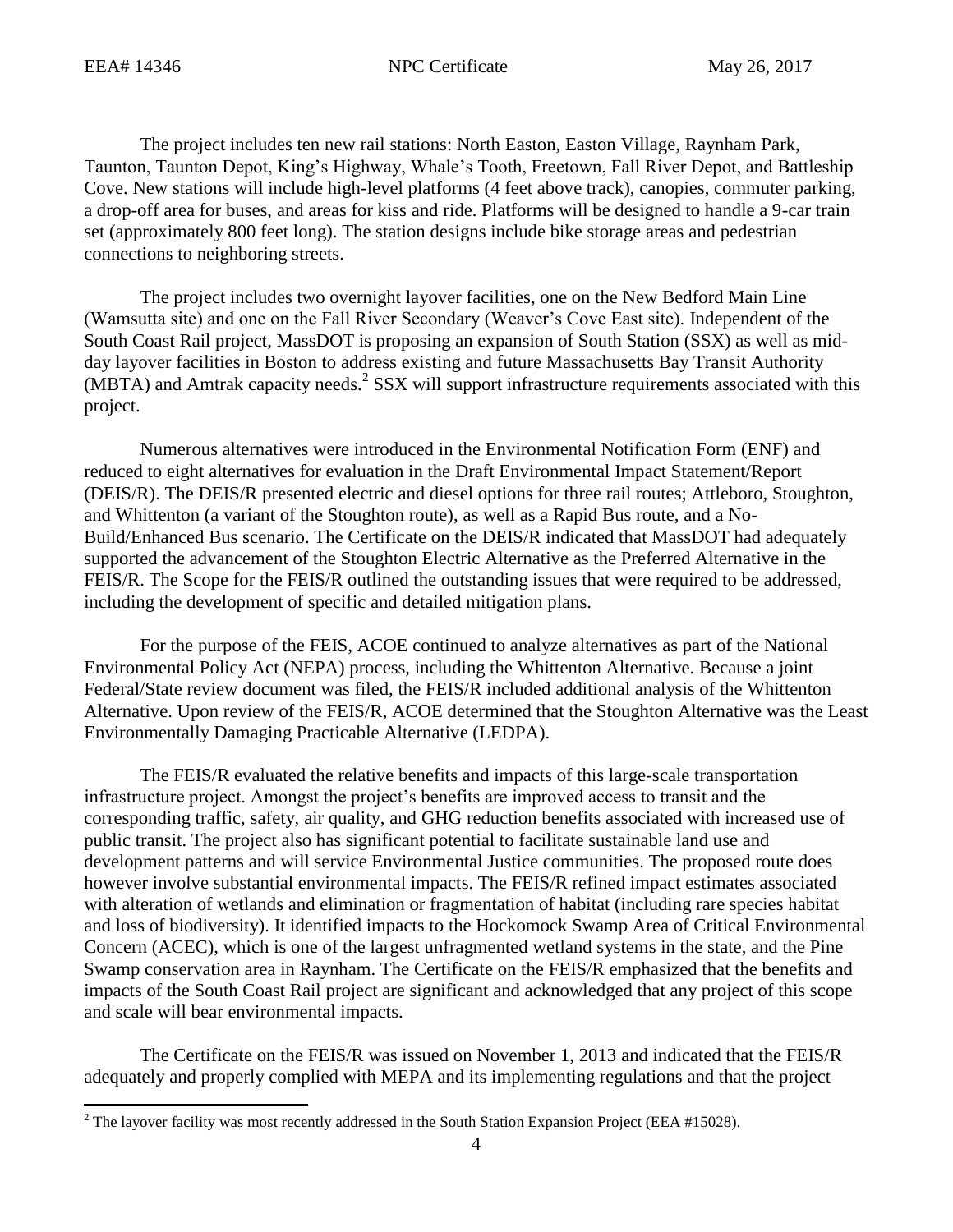could proceed to State permitting. Because the project, and associated wetland mitigation was presented at a conceptual design level in the FEIS/R, the Certificate on the FEIS/R included a requirement that MassDOT continue to consult with the Interagency Coordinating Group (ICG) wetlands subgroup on the development of mitigation for impacts to wetlands and rare species. It also required that the plan be published through the MEPA Office for public review and comment to provide an opportunity to gather additional input from State Agencies, advocacy organizations, municipalities and the public on the mitigation plan. MassDOT has continued to design and advance the South Coast Rail Project since issuance of the Certificate.

### Interagency and Community Involvement

As noted previously, the project underwent joint environmental review. Throughout project development, MassDOT has conducted an extensive stakeholder involvement process that included the ICG, the Southeastern Massachusetts Commuter Rail Task Force, and a broad civic engagement process. MassDOT held six public meetings prior to filing the NPC regarding potential phasing of the project.

These efforts are complemented by the South Coast Rail Economic Development and Land Use Corridor Plan (Corridor Plan) which has been developed in conjunction with the communities and regional planning agencies (RPAs). The Corridor Plan identifies sustainable development principles to manage both the projected growth in the region under business as usual conditions and the induced growth associated with the project. MassDOT, other State Agencies, the RPAs, and municipalities have made significant progress in implementation of the Corridor Plan.

The NPC indicates that MassDOT will continue interagency coordination and reestablish the NEPA and the Wetland Mitigation Working Group to facilitate the preparation and review of the supplemental MEPA and NEPA documents and to develop a final wetland mitigation plan consistent with local, State, and federal permitting requirements.

I have received numerous comments from public officials, State Agencies, environmental advocates, local residents, and other members of the public concerning the proposed interim measure (Phase 1) and associated environmental impacts. I thank the many parties who have provided comments on the NPC and the many agencies that have participated in its development. In particular, I note the comments from Senator Michael J. Rodrigues, Senator Marc R. Pacheco, President Pro Tempore, Senator Julian Cyr, Representative Robert M. Koczera, Representative Carole A. Fiola, Representative Susan Williams Gifford, Representative William C. Galvin, Representative Louis L. Kafka, Representative Dylan Fernandes, Representative Claire D. Cronin, Representative William M. Straus, Representative Shaunna L. O'Connell, Representative Keiko Orrall, and Representative Antonio Cabral. Comments were received from City of Taunton Mayor Thomas C. Hoye, Jr., the Town of Middleborough, the Town of Lakeville, the Town of Canton, the Town of Stoughton, the Town of Wareham, the Town of Bourne, and the Town of East Bridgewater.

I appreciate the ongoing participation of, and comments provided by, stakeholders during the environmental review of this project and Phase 1. This Certificate requires MassDOT to continue its commitment to stakeholder outreach and public input as it prepares the DSEIR for Phase 1 and simultaneously proceeds through design and permitting of Full Build, including consultation with the wetlands subgroup and the smart growth subgroup of the ICG and publication of a final mitigation plan and revised Section 61 Findings for public review and comment through the MEPA Office.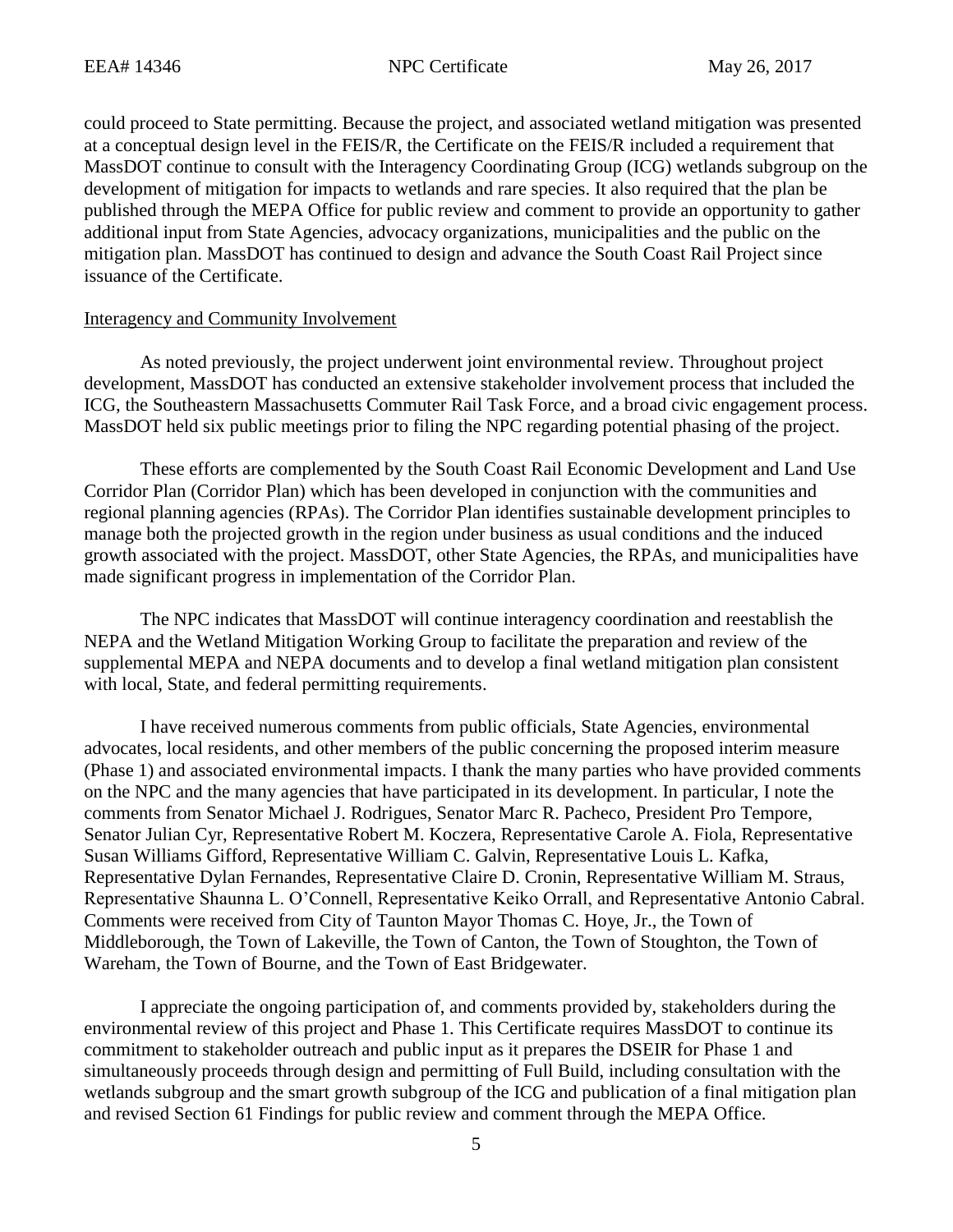### Permitting and MEPA Jurisdiction

The proposed project was subject to MEPA review because it is being undertaken by a State Agency and because it met or exceeded the review thresholds set forth in the MEPA regulations, including thresholds for a mandatory EIR. The project underwent environmental review pursuant to the following sections of the MEPA regulations: Section  $11.03(6)(a)(1)(5)$  because it involves construction of a new rail or rapid transit line along a new, unused or abandoned right-of-way; Section 11.03(3)(a)(1)(a) because it will result in alteration of more than one acre of Bordering Vegetated Wetlands (BVW); Section 11.03(3)(a)(2) because it involves alteration requiring a Variance in accordance with the Wetlands Protection Act (WPA); Sections 11.03(1)(a)(1) and (2) because it is will result in alteration of 50 or more acres of land and creation of 10 or more acres of new impervious area; Section 11.03(11)(b) because it is located within a designated ACEC; Section 11.03(1)(b)(3) because it involves conversion of land held for natural resource purposes in accordance with Article 97 of the Amendments to the Constitution of the Commonwealth; Section 11.03(2)(b)(2) because it would result in more than two acres of disturbance of designated priority habitat that results in a take of a state-listed species; and Section 11.03(10)(b)(1) and (2) because it may result in demolition of a part of a state-listed historic structure or destruction of a state-listed archaeological site. The project may also meet or exceed other MEPA review thresholds depending upon its final design.

The project required a 401 Water Quality Certification (WQC), a Chapter 91 (c. 91) License, and a Variance from the WPA and the WQC regulations from the Massachusetts Department of Environmental Protection (MassDEP). The project also required local Orders of Conditions under the WPA (and, on appeal only, Superseding Order(s) from MassDEP). Other permits or approvals required for the project include a Conservation and Management Permit (CMP) from the Division of Fisheries and Wildlife, Natural Heritage and Endangered Species Program (NHESP), a land disposition agreement with the Department of Conservation and Recreation (DCR) as well as approval from the legislature and the Division of Capital Asset Management (DCAM) for a disposition of land protected by Article 97 of the Amendments to the Constitution of the Commonwealth. The project is subject to review by the Massachusetts Historical Commission (MHC) and the Massachusetts Office of Coastal Zone Management (CZM). At the Federal level, the project required a Section 404 permit from ACOE, an Air Quality Conformance Determination, a National Pollutant Discharge Elimination System (NPDES) Construction General Permit (CGP) from the U.S. Environmental Protection Agency (EPA), and is subject to review under Section 106 of the National Historic Preservation Act (NHPA). The project is subject to the MEPA Greenhouse Gas Emissions Policy and Protocol (GHG Policy). The project is also subject to the Executive Office of Energy and Environmental Affairs' (EEA's) Environmental Justice (EJ) Policy.

Phase 1, considered on its own, would likely have been subject to MEPA review and required the preparation of a mandatory EIR pursuant to Section 11.03(3)(a)(2) because it is being undertaken by a State Agency and it may require a Variance in accordance with the WPA. Phase 1 also exceeds the ENF threshold pursuant to Section 11.03(2)(b) because it may result in more than two acres of disturbance of designated priority habitat that results in a take of a state-listed species. Dependent upon final design, Phase 1 may also meet or exceed other MEPA review thresholds

Phase 1 will require a 401 WQC from MassDEP and will likely require a CMP from NHESP. Phase 1 may also require a c. 91 License and a Variance from the WPA and WQC regulations from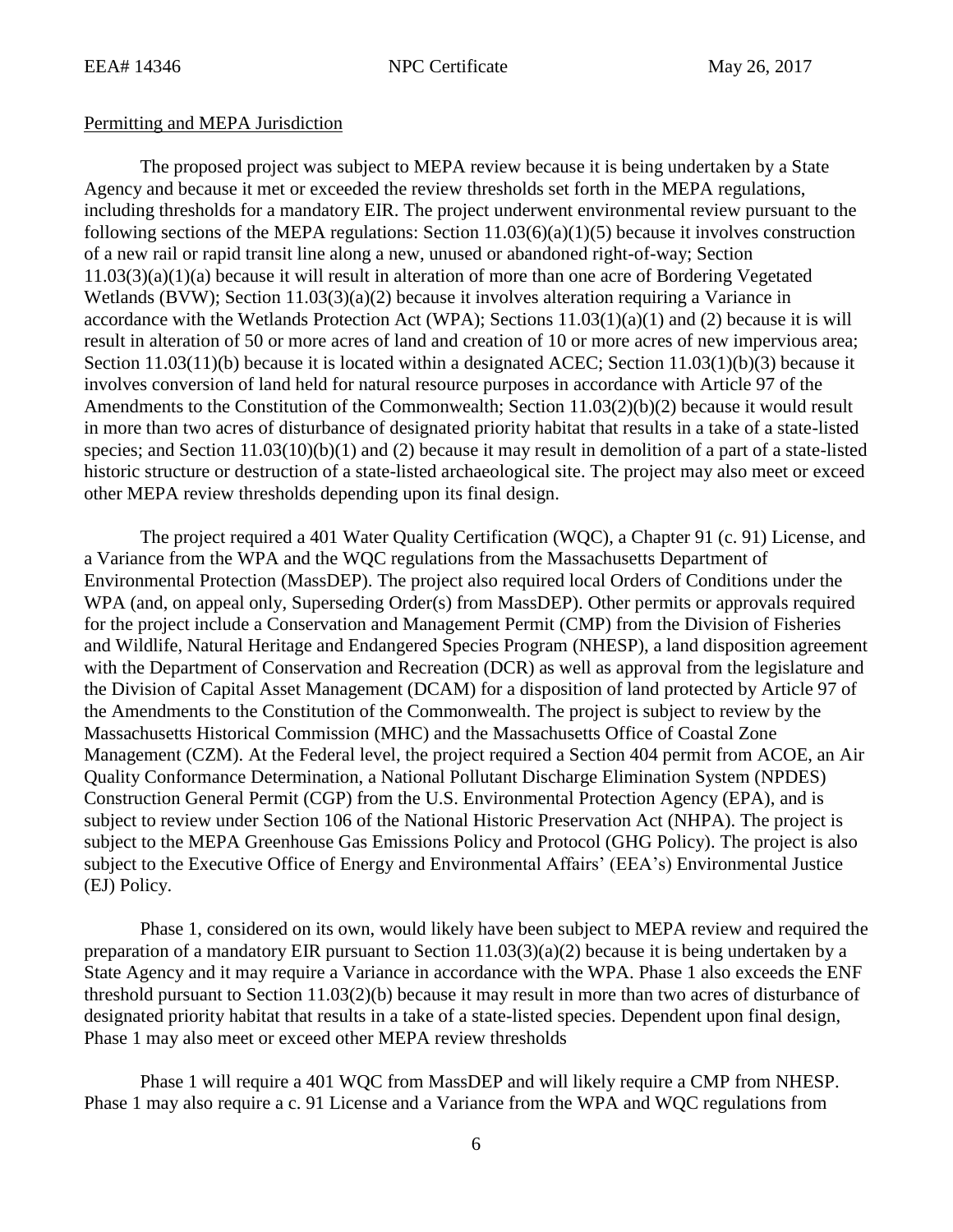MassDEP. Phase 1 is subject to review under Section 106 of the National Historic Preservation Act (NHPA) by MHC. The project is subject to the EEA EJ Policy and the GHG Policy and Protocol.

Phase 1 will require Orders of Conditions from local Conservation Commissions. It will require a NPDES CGP from EPA. ACOE is considering whether or not Phase 1 will require a Supplemental EIS (SEIS).

Because the proposed project is being undertaken by a State Agency MEPA jurisdiction is broad and extends to all aspects of the project that are likely, directly or indirectly, to cause Damage to the Environment as defined in the MEPA regulations.

## Single EIR Request

MassDOT submitted an NPC and requested that I allow the filing of a Single Supplemental EIR, rather than a Draft and Final EIR. A Single EIR may be allowed, provided I find that the NPC: a) describes and analyzes all aspects of the project and all feasible alternatives, regardless of any jurisdictional or other limitation that may apply to the Scope; b) provides a detailed baseline in relation to which potential environmental impacts and mitigation measures can be assessed; and, c) demonstrates that the planning and design of the Project uses all feasible means to avoid potential environmental impacts.

Consistent with this request, MassDOT submitted an NPC that was subject to an extended comment period of 30 days. The comment period was further extended an additional 28 days to provide additional time for comments on the NPC.

## Conclusion

Based on review of the NPC, consultation with State Agencies and review of comment letters, I have determined that the project requires filing of a DSEIR. MassDOT should prepare a DSEIR consistent with the Scope outlined below. As noted previously, if the DSEIR is responsive to this Scope, I will consider application of the rollover provision.

I reiterate that the DSEIR is limited to the phasing of the project and associated changes, including, but not limited to, construction within the Middleborough Secondary, changes in station locations/new stations and impacts associated with the use of diesel locomotives for Phase 1 and electrification upon Full Build. Elements of the project that were included in prior MEPA documents and certified in the Certificate on the FEIS/R, which are not affected by project changes, may proceed prior to completion of the DSEIR for the project changes.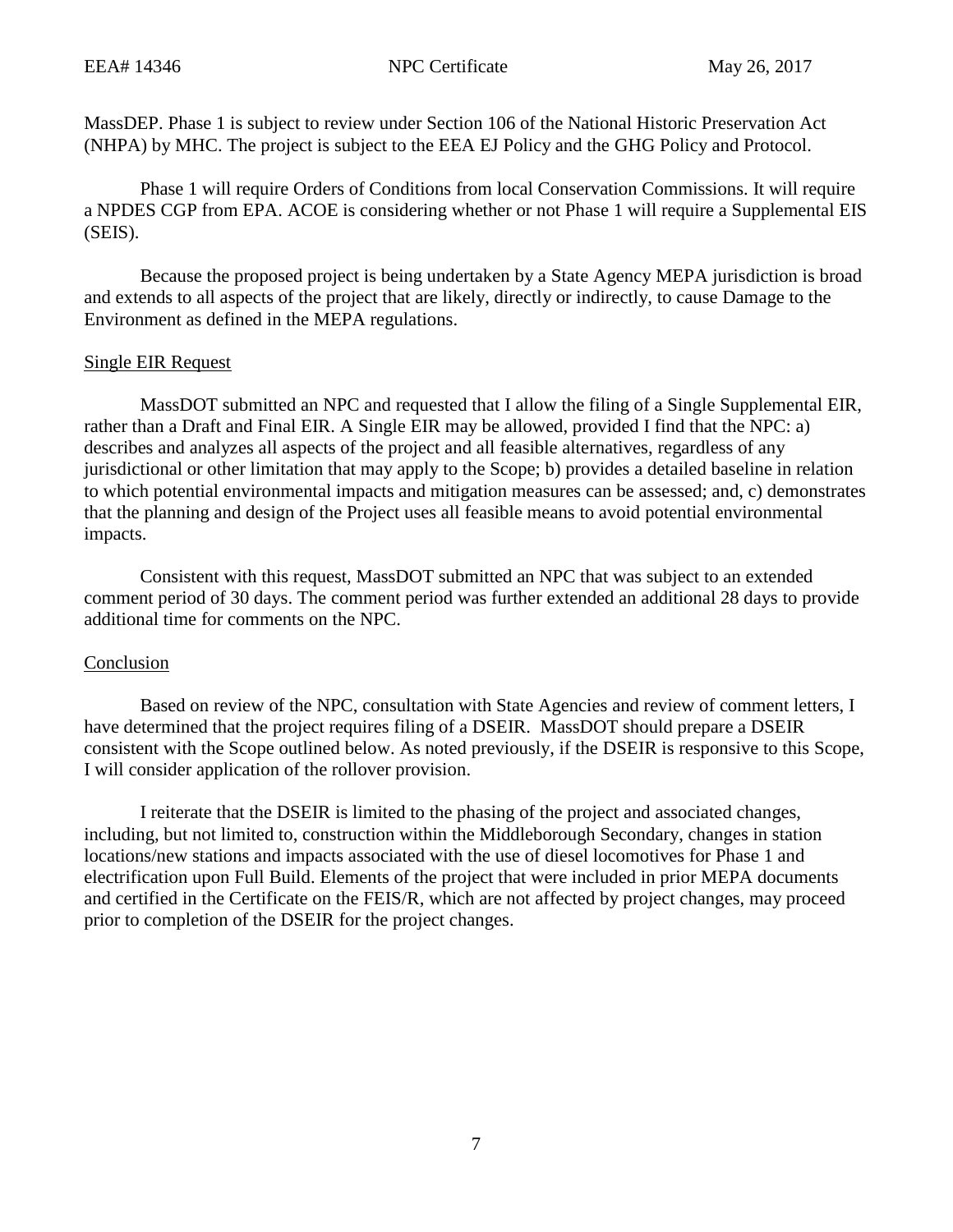**SCOPE** 

### General

MassDOT should prepare a DSEIR in accordance with the general guidance for outline and content found in Section 11.07 of the MEPA regulations as modified by this Scope. The DSEIR should include maps, plans and other graphics that describe existing and proposed conditions, environmental impacts, proposed structures, and other project components. I encourage MassDOT to consult with the ICG to determine the appropriate scale to use for DSEIR graphics. The DSEIR should include a project summary and schedule, a list of permits and approvals required and a description of any changes since the filing of the NPC.

The project description and assessment of impacts should include construction and operational phases, and include rail alignment, stations and layover facilities, and substations. The impact assessment should include temporary and permanent impacts, direct and indirect impacts, and secondary and cumulative impacts. Impact analysis provided in the DSEIR should be conducted consistent with the methodology applied in the DEIS/R and the FEIS/R, to the extent possible and updated as necessary, to support comparison of impacts and benefits.

The NPC indicates that diesel trains will be used for Phase 1 service because neither the Middleborough Secondary nor the Middleborough/Lakeville Line can support electric train service. Electrification would require installation of overhead catenary for Phase 1 as well as the Middleborough Line extending to Boston. The NPC indicate that these conditions are likely to result in lower ridership and thus lower reductions in vehicle miles of travel (VMT) than projected for full build. The SDEIR should address how transition from Phase 1 and use of diesel trains to electrification for full build would be implemented.

### Monitoring and Reporting Plan

Changes associated with phasing of the project should be incorporated into the long-term evaluation and monitoring plan which will include periodic reporting to the public and other agencies on progress. The DSEIR should identify how Phase 1 will be incorporated into the reporting (e.g. publication of a separate/interim report) and how phasing may shift commencement of activities timelines. The first report was scheduled to be issued four years after the SCR is put into service and subsequent reports were to be issued every three years, for a maximum of 20 years.

The DSEIR should provide an update on the monitoring and collection of data. MassDOT should extend its commitment to use the Conservation Assessment and Prioritization System (CAPS) analysis to evaluate the effectiveness of wetland replication/restoration sites and culvert design associated with Phase 1.

### Alternatives Analysis

Numerous routing and mode options were evaluated in the ENF (65 alternatives) and reduced to eight alternatives for evaluation in the DEIS/R. The DSEIR should address alternatives MassDOT considered for phasing of the project to provide service prior to 2028 and the criteria used to evaluate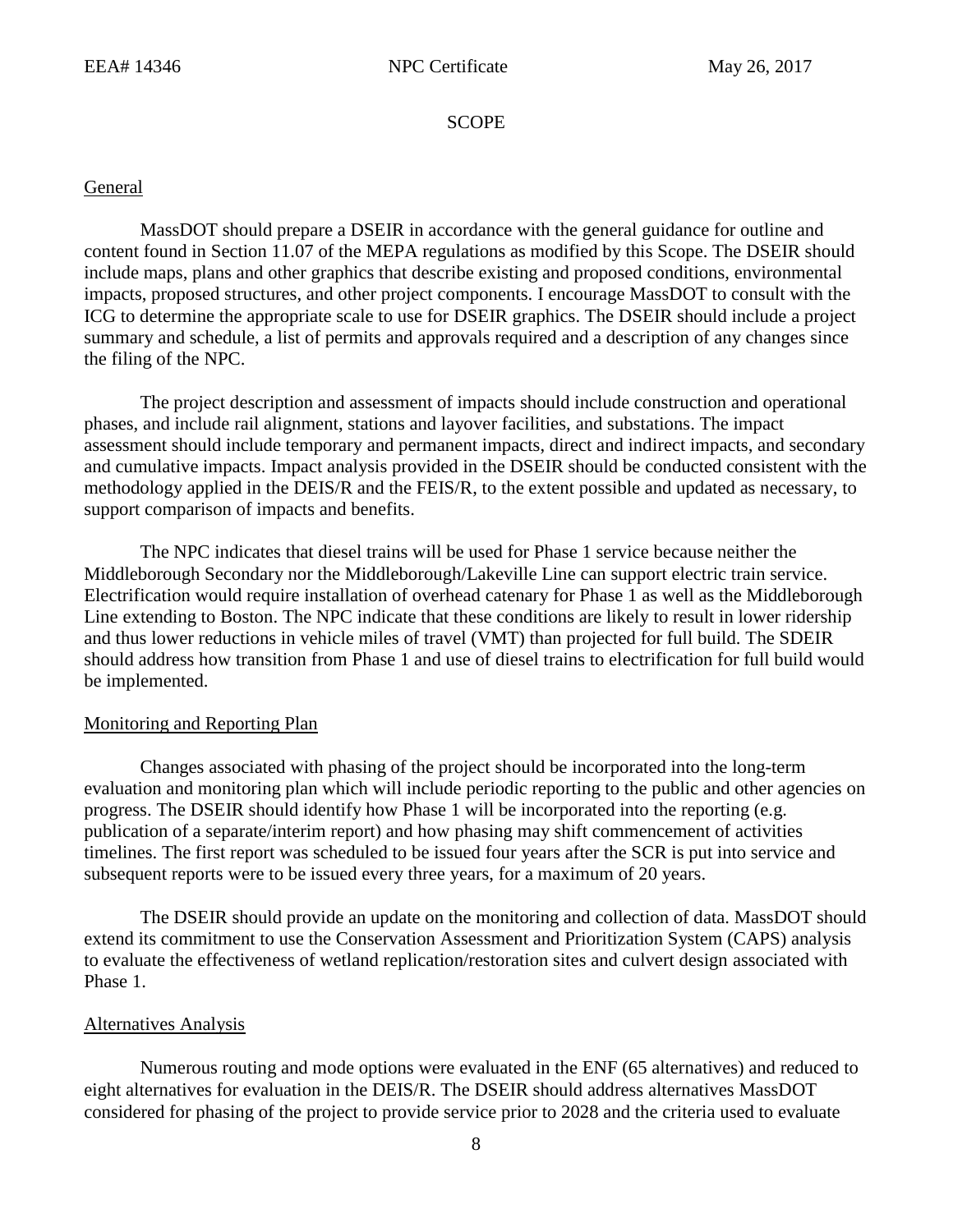alternatives. The DSEIR should analyze operational and service options and station locations within Phase 1 including the following:

- a. A "one-seat ride" from Fall River/New Bedford by providing a cross platform connection (sync up trains from each terminus) north of the Middleborough/Lakeville Station for passengers to board the Middleborough commuter rail service;
- b. A "one-seat ride" from Fall River and New Bedford including relocated Middleborough/Lakeville Station to a point north or west of Pilgrim Junction;
- c. Station locations for East Taunton and relocated Middleborough/Lakeville Station; and
- d. Construction of Freetown and Battleship Cove stations in Phase 1 or Full Build.

The DSEIR should include a comparative analysis of the environmental impacts of the alternatives and impacts on service, constructability, schedule, and cost. The DSEIR should evaluate how Phase 1 may affect, delay or accelerate, previously assessed issues related to public transit equity, service distribution and ridership, air quality and climate change, and opportunities for smart growth and sustainable development. It should present the results of the ridership analysis for alternatives and provide a rationale for the selection of the Phase 1 Preferred Alternative and elimination of other alternatives from further consideration. It should describe the relative importance and weighting of factors such as ridership, cost and smart growth planning in the evaluation process.

### Land Alteration

The NPC indicates that Phase 1 elements are not located within an ACEC, will not result in new impacts to open space, or require the disposition of Article 97 lands. The DSEIR should include cumulative totals for land alteration and impervious area, as well as a breakdown for specific elements of the project such as stations and layover facilities. It should identify the different types and amounts of land altered, including forest; woodland; wetland resource areas; wetland buffer; priority habitat; previously disturbed area (specify land type/use). The DSEIR should describe proposed parking plans for each new or relocated station and how it will be designed to minimize impervious area and land alteration.

### Ridership Projections

MassDOT has indicated it will provide updated travel demand modeling to project ridership and vehicle miles travelled (VMT) for full build of the South Coast Rail Project and for Phase 1. I note that it will include extension of daily commuter rail service south of the Middleborough/Lakeville Station to Buzzards Bay in the model to assess impacts and benefits; however, this service is not included in either Phase 1 or full build of the project. The ridership model is a critical component of the DSEIR and will inform the station alternatives, air quality analysis and the WPA variance application.

The DSEIR should identify any changes to the model, sources of data, and assumptions used as inputs to the model since it was used to evaluate the full build of the project. I expect MassDOT will consider the comments from agencies, municipalities, RPAs and others regarding the inputs to the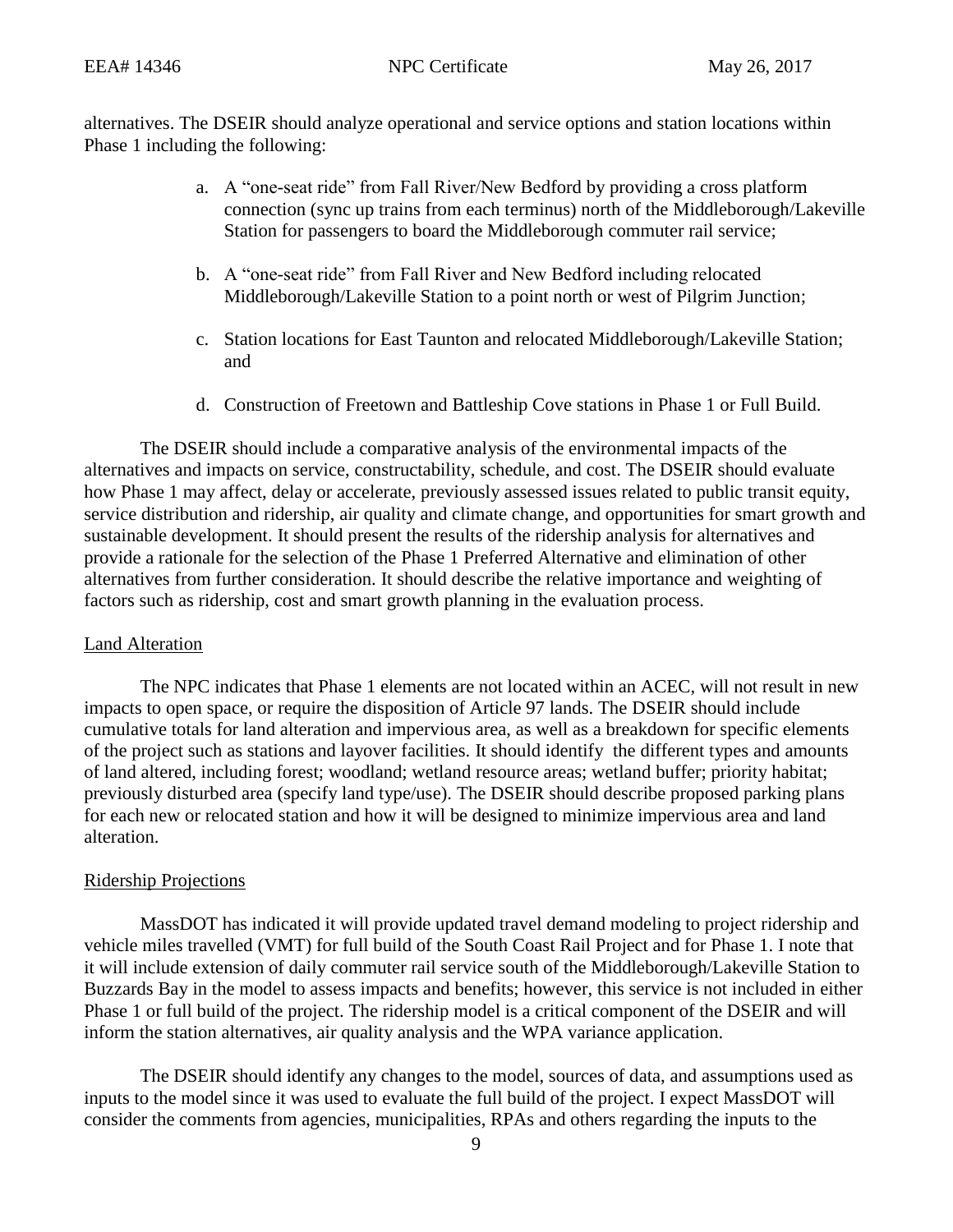ridership model. The modeling should incorporate station locations and/or grade crossings associated with Phase 1. It should include an estimated cost per rider based on the results of the ridership analysis for each alternative.

Because the model may be sensitive to cost, relative travel times, income and other demographic data, there may be some uncertainty in the estimation of each of these variables. The DSEIR should consider presenting a range of projected boardings for each alternative (rather than a single number) based on consideration of uncertainty factors and sensitivity of the model. MassDOT should consult with the ICG to determine the appropriate level of detail for a sensitivity analysis in the DSEIR. The DSEIR should confirm the forecast year and provide justification for its selection.

The DSEIR should describe boarding and linked trip data, the origin and destination of new and existing riders, and whether they represent new riders or mode shifts. The DSEIR should clarify how many of the increased trips projected for rail are a result of riders switching mode from bus service or automobile use, and explain how this is accounted for in the overall assessment of air quality benefits. The DSEIR should include information on fares and parking fees, and other aspects of financing for the transit system and address how the model accounts for fare changes over time. The DSEIR should also discuss how future developments that may affect ridership numbers are accounted for in the alternatives analysis.

### Secondary Growth and Cumulative Impacts

Development along the South Coast Rail project corridor has been guided by the Corridor Plan. Executive Order 525 (EO 525) requires state investments to be consistent with the recommendations of the Corridor Plan to the maximum extent feasible. It acknowledges that State actions have significant potential to leverage local and private investments in the priority areas. Phase 1 will result in a change in the proposed development schedule for the South Coast Region. Phase 1 service will include fewer stations that will initially be constructed for the SCR Project. The effects of Phase 1 on smart growth measures, including TOD, will depend in part on ridership and induced growth expectations based on the more limited elements that will be constructed for Phase 1. The DSEIR should evaluate any changes in cumulative impacts in each resource category resulting from phasing of the project.

The DSEIR should address how sustainable growth associated the South Coast Rail project will be affected by Phase 1, including relocation and/or delayed construction of stations. It should identify public infrastructure investments, land preservation funding, identification of Priority Development Areas (PDAs) and Priority Planning Areas (PPAs) that may shift or be introduced as a result of routing interim service along the Middleborough Secondary line. MassDOT should describe how efforts to provide technical assistance to municipalities in Phase 1 will be implemented.

#### Environmental Justice

The DSEIR should address how changes proposed in Phase 1 may effect Environmental Justice populations (EJ) and discuss relevant State and federal policies including the EEA Environmental Justice Policy (EJ Policy). The EJ Policy was designed to improve protection of low income and communities of color from environmental pollution as well as promote community involvement in planning and environmental decision-making to maintain and/or enhance the environmental quality of their neighborhoods. The DSEIR should include maps that identify the location of EJ populations in the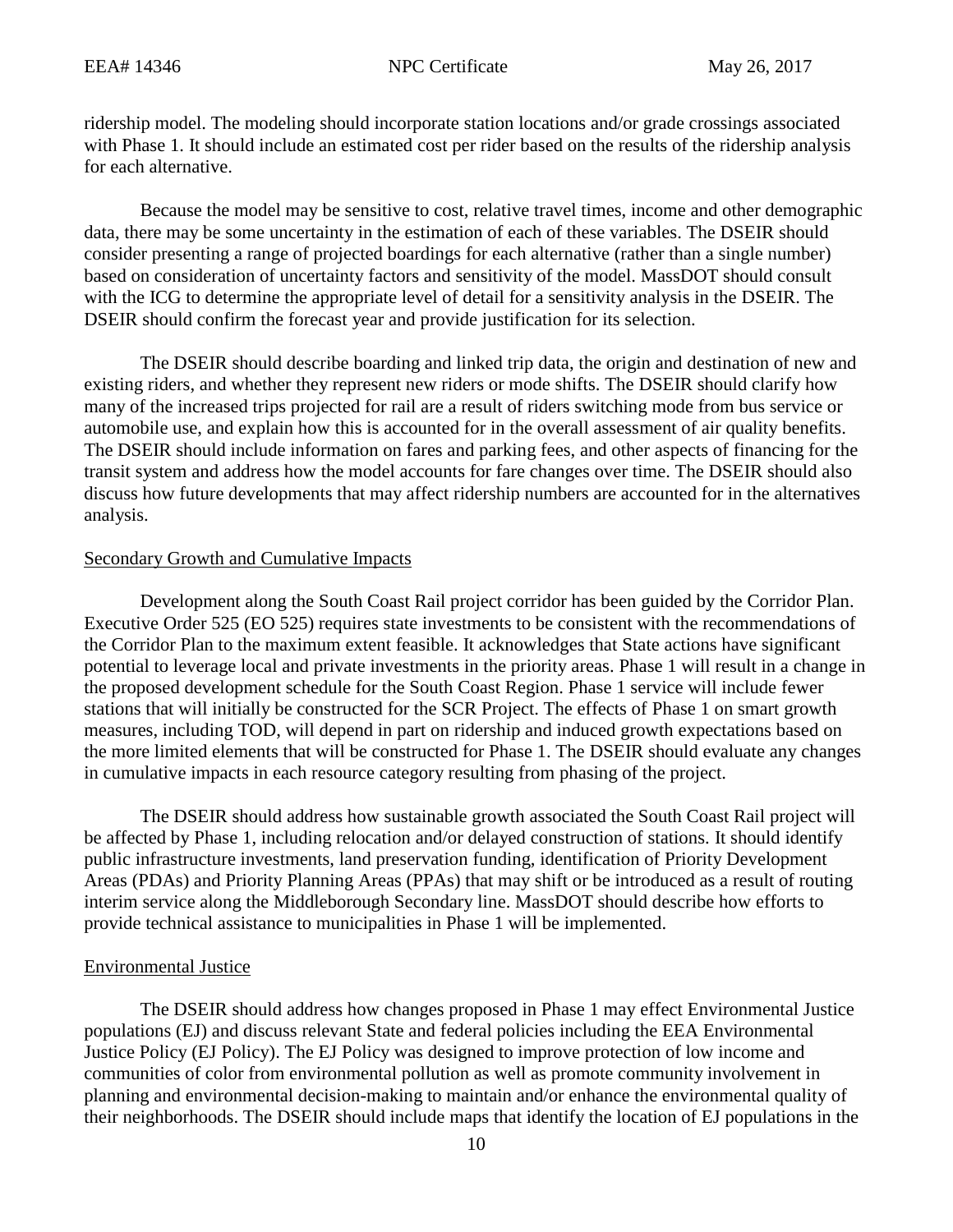Phase 1 area. The DSEIR should identify any potential for disproportionate impacts on EJ communities that may result from the proposed project, and any proposed mitigation. The DSEIR should describe specifically how the project will provide tangible benefits to the EJ communities. The DSEIR should discuss strategies to enhance public participation in the environmental review process and describe outreach efforts to EJ communities.

The DSEIR should evaluate impacts related, but not limited to noise, vibration, air quality, increased property values, and tax revenue, residence, business, or job losses associated with property acquisition.

### Climate Change

The DSEIR should discuss the project within the context of the Global Warming Solutions Act of 2008 (GWSA), Executive Order 569: *Establishing An Integrated Climate Change Strategy for the Commonwealth* (EO 569) and the MassDOT GreenDOT Policy. EO 569 was issued on September 16, 2016. It recognizes the serious threat presented by climate change and directs agencies within the administration to develop and implement an integrated strategy that leverages state resources to combat climate change and prepare for its impacts. The Order seeks to ensure that Massachusetts will meet GHG emissions reduction limits established under the GWSA and will work to prepare state government and cities and towns for the impacts of climate change. The GHG Policy and requirements to analyze the effects of climate change through EIR review is an important part of a statewide strategy.

## *Greenhouse Gas Emissions*

This project is subject to review under the May 5, 2010 MEPA GHG Policy. The FEIS/R included an analysis of GHG emissions for the SCR Project. This analysis should be updated and revised to identify GHG emissions associated with Phase 1 and Full Build of the project. It should be based on the methodology used in the FEIS/R, updated as appropriate (e.g. updated travel demand model, use of current emission rates). It should include, but is not limited to, emissions associated with motor vehicles, diesel trains, electric trains, stations, layover facilities and buildings. The DSEIR should describe how Phase 1 will avoid, minimize and mitigate GHG emissions to the maximum extent feasible.

Train stations will not include conditioned spaces; therefore, opportunities to reduce stationary GHG emissions are limited. The DSEIR should identify total stationary source emissions for Phase 1 and full build, evaluate opportunities to reduce emissions associated with Phase 1 (e.g., solar photovoltaic, LED lighting) and identify associated emissions reductions. I refer the Proponent to the guidance and recommendations provided in the comments from the Massachusetts Department of Energy Resources (DOER) regarding stationary sources. For measures that are not adopted, the DSEIR should provide technical and cost justification. In the event that changes result in conditioned stations, MassDOT should consult with MEPA and DOER regarding the stationary source analysis.

As part of the air quality and GHG emissions analysis of Phase 1, the DSEIR should address the effect of rail transit on freight services such as shift from freight lines to roadways that might result in increased truck traffic.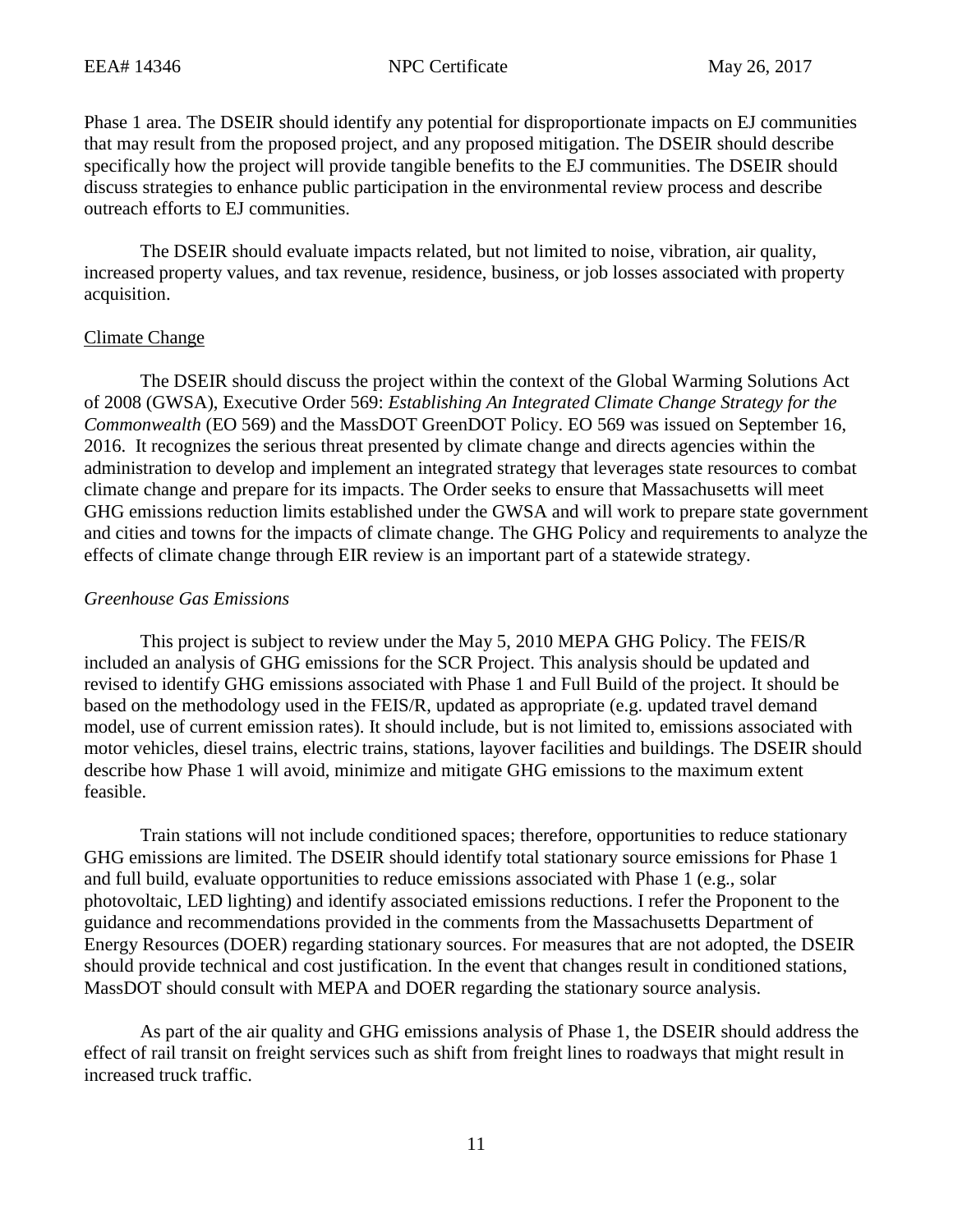### *Adaptation and Resiliency*

The NPC emphasizes the benefits of construction of the Middleborough Secondary Line to climate adaptation and resiliency of the Full Build project. The DSEIR should demonstrate how design will increase the resiliency of Phase 1, and Full Build, to the effects of climate change, including measures to address potential impacts associated with more frequent and intense precipitation and flooding.

The DSEIR should evaluate measures to maintain the operational capability of energy and other systems including elevation of tracks and stations and over-sizing of compensatory flood storage areas and stormwater recharge and treatment areas to address increases in the frequency and level of precipitation (e.g., design for peak stream flow).

### Air Quality

The DSEIR should evaluate air quality impacts of Phase 1 consistent with the analysis provided in the FEIS/R. It should include a mesoscale analysis that evaluates regional air quality impacts of Phase 1 with respect to National Ambient Air Quality Standards (NAAQS) and emissions of volatile organic compounds (VOCs), nitrous oxides (NOx), carbon dioxide  $(CO<sub>2</sub>)$ , carbon monoxide (CO), and Particulate matter 2.5 micrometers and 10 micrometers in diameter ( $PM_{2.5}$  and  $PM_{10}$ ). The analysis should include existing and future conditions within the Phase 1 study area. The DSEIR should describe compliance with the Clean Air Act Amendments and NAAQS.

Consistent with previous analysis, the DSEIR should also include a microscale analysis to determine if Phase 1 will cause or exacerbate existing CO,  $PM_2$ , or  $PM_{10}$  at localized "hotspots". The DSEIR should explain the methodology used for the mesoscale and microscale analyses and include model input data such as vehicle emission factors. The analysis should address emission impacts from both automobiles and locomotives in the vicinity of proposed transit stations and commuter parking areas. The air quality and emissions analysis should include emissions from trains while idling as well as when moving.

The air quality analysis should include, but is not limited to, diesel rail, electric rail, stations and layover facilities. It will be informed by updated regional travel demand models to project reductions in VMT. The DSEIR should describe how Phase 1 will meet federal locomotive standards. The DSEIR should propose construction and operational air quality mitigation measures.

### Traffic and Transportation

The DSEIR should include a revised transportation analysis, including reductions in traffic congestion by improving public transit and the impacts associated with construction and induced growth. In the context of the project's purpose and need, the DSEIR should include data on current and projected traffic congestion, and current and future demographic and economic data, to support evaluation of Phase 1 and its anticipated benefits.

The DSEIR should evaluate potential impacts of Phase 1 on existing transit services and transportation systems, including roadways, rail, and freight lines, South Station and other existing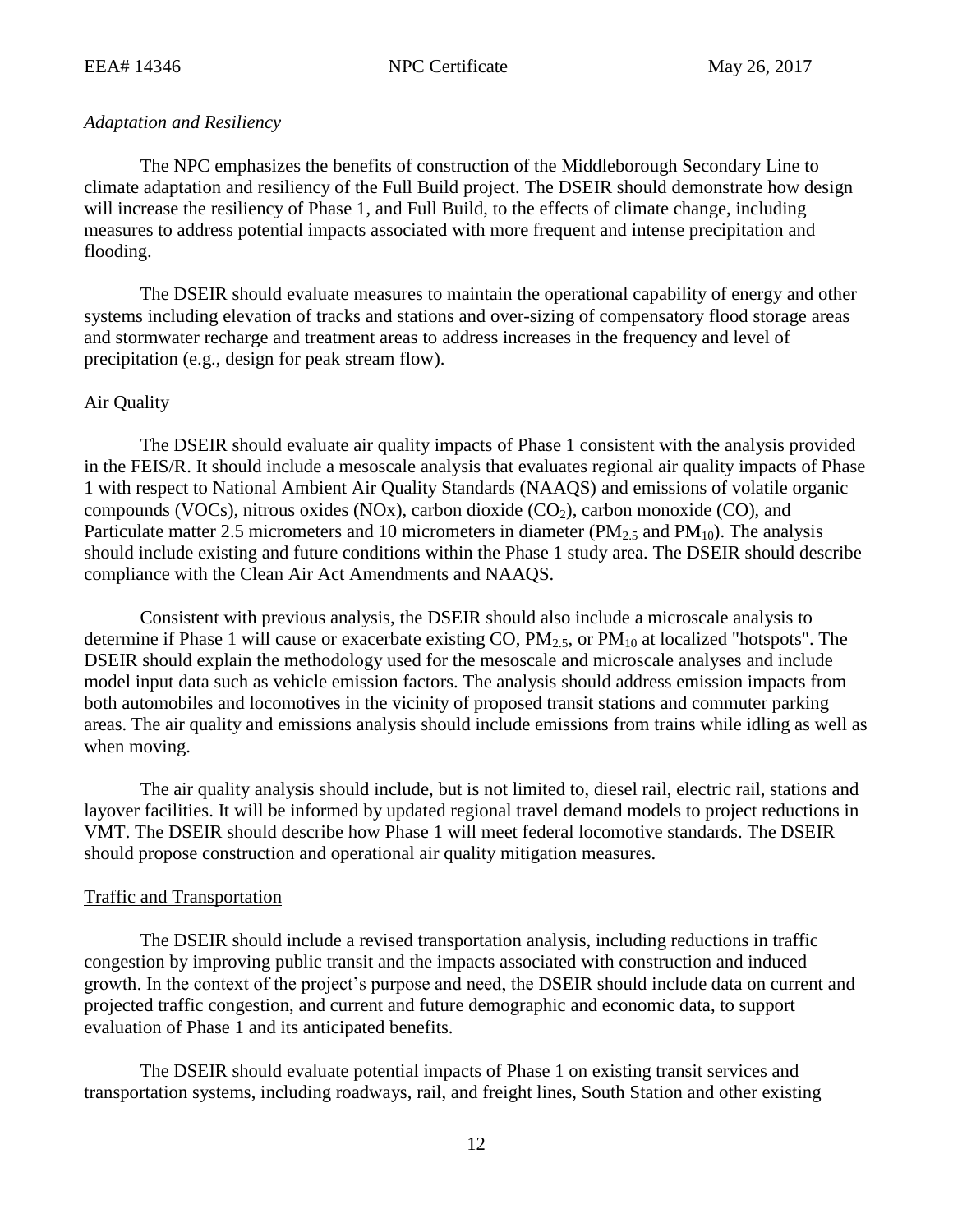stations. The DSEIR should respond to the comments and concerns raised by municipalities potentially affected by Phase 1 alternatives.

The transportation analysis should evaluate potential impacts on traffic, including operations (level of service (LOS) evaluation) associated with Phase 1. Study intersections may need to be adjusted or added based on proposed locations of the new station facilities. It should include impacts associated with roadway intersection and bridge reconstruction associated with Phase 1. Potential traffic impacts associated with Phase 1 should be evaluated, including station variants. The DSEIR should identify specific commitments to address traffic impacts and ensure safe, multi-modal access to the stations.

The DSEIR should provide a breakdown of proposed ridership for each station into arrival and departure modal split data for park & ride, drop-off, walk, bicycle, and transit users. This data should be used to define proposed infrastructure improvements, including platforms, stations, parking, drop-off and bicycle facilities. MassDOT should consider how it can work with municipalities to support pedestrian and bicycle access to transit stations. The DSEIR should include a parking needs assessment, and provide detail on proposed parking, including number and type of parking, for each of the proposed station sites.

The DSEIR should identify all grade crossings associated with Phase 1 which were not previously analyzed. It should identify existing and proposed crossings for each municipality and provide an analysis of traffic and safety impacts. High-accident locations should be identified.

The DSEIR should describe how Phase 1 can support interconnectivity between proposed stations and other commuter services to maximize the benefits of the proposed transit project. The DSEIR should describe plans for expanded bus and shuttle connections and, in particular, provide an assessment of the feasibility of shuttle service from locations in Taunton to the proposed East Taunton Station. MassDOT should address how it could coordinate with Regional Transit Authorities (RTAs) and Transportation Management Associations (TMAs) to improve connectivity.

# Wetlands, Water Quality and Wildlife Habitat

The DSEIR should identify conservation areas (bioregions) which could potentially be impacted by Phase 1. The DSEIR should identify ecosystems within each conservation area that would be impacted by the Phase 1 alternatives, and include a quantitative and qualitative analysis of impacts to wetlands and water quality, wildlife habitat, water supply, and floodplain. The DSEIR should evaluate direct and indirect environmental impacts on wildlife and their habitats including but not limited to: hydrological changes; fragmentation of habitat and populations; edge effects; noise and vibration; and restrictions to wildlife mobility. The DSEIR should identify any potential impacts to migratory birds and their habitats, including Important Bird Areas (IBAs).

The DSEIR should include an analysis of biodiversity value in the Phase 1 project area and potential impacts. If areas of high conservation and habitat value are identified within Phase 1, MassDOT should use the CAPS model to provide a quantitative assessment of ecological integrity and compare the relative impacts of Phase 1. The DSEIR should include a description of the methodology and assumptions, and supporting maps/graphics indicating biodiversity values for the Phase 1 project area.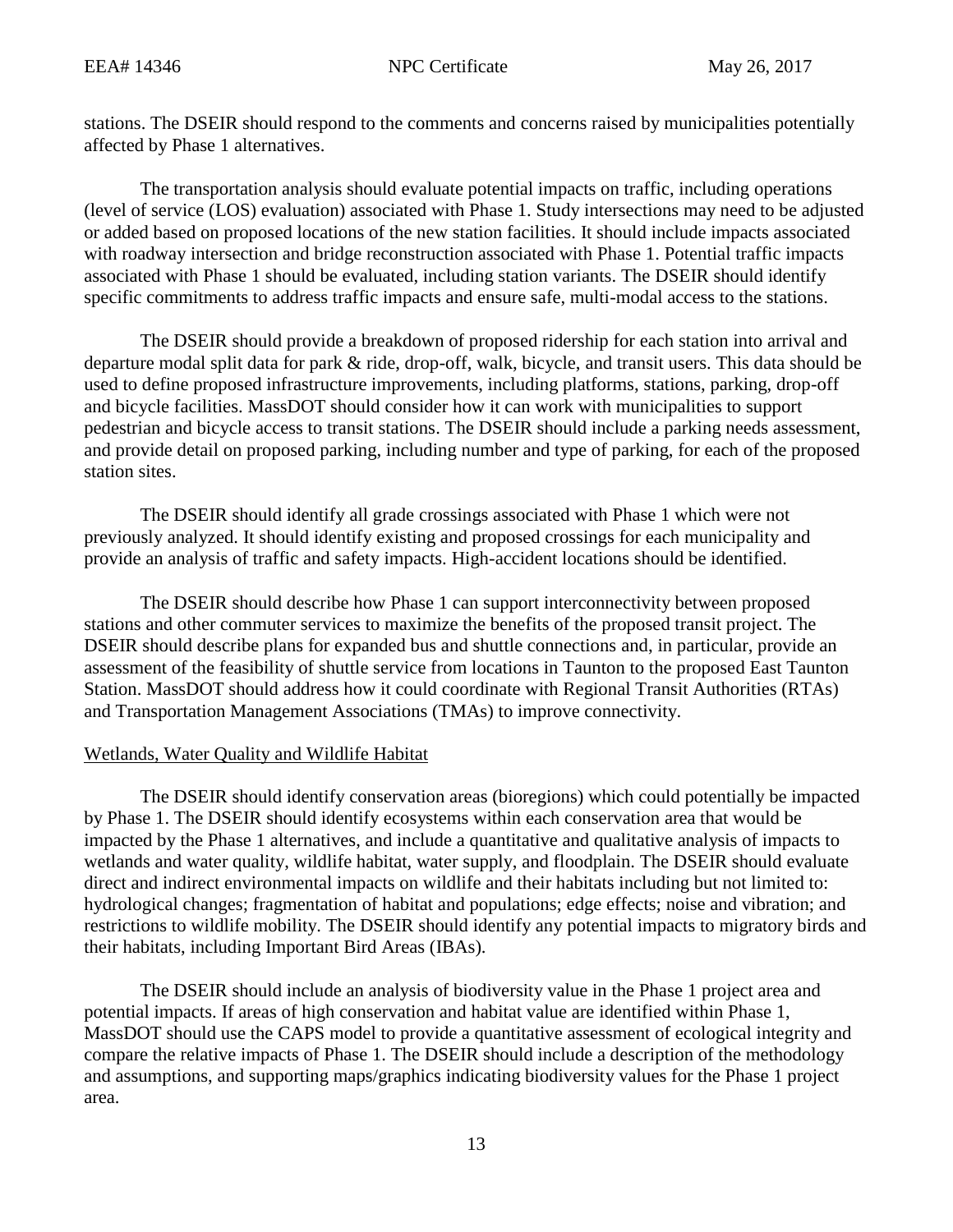### *Wetlands*

The NPC indicates that Phase 1 (not including the proposed stations) will alter 10,000 sf of BVW. Impacts to Inland Bank, Land Under Water (LUW), Bordering Land Subject to Flooding (BLSF), and Riverfront Area will be identified in the DSEIR.

The project is subject to Federal, State, and local wetland permitting jurisdiction, each with its own performance standards and regulations. The Conservation Commissions in Taunton, Raynham, Middleborough, and Lakeville will review the project to determine its consistency with the WPA, the Wetlands Regulations (310 CMR 10.00), and associated performance standards, including the Stormwater Management Standards (SMS). As applicable, MassDEP will assess the project's consistency with the WPA, the 401 WQC regulations (314 CMR 9.00) and the c. 91 regulations (310 CMR 9.00). ACOE will review the project to determine its consistency with Section 404 of the Federal Clean Water Act.

To initiate wetlands permitting, MassDOT indicates that it will file Notices of Intent (NOI) with communities along the Southern Triangle prior to filing the DSEIR. An Order of Conditions issued by a local Conservation Commission is not a Permit, as that term is defined in the MEPA regulations; therefore, MassDOT may initiate wetlands permitting prior to completion of MEPA review. MassDOT anticipates that NOIs will be filed at a 30% design level.

The DSEIR should include a description of wetland systems identified along the proposed alignments for Phase 1 for track construction/reconstruction (single and double tracking), culvert/bridge replacement, retaining wall construction, and upgraded grade crossings, and at the proposed station sites.

Maps, plans, and other graphics should be provided to supplement the narrative and show the specific locations and extent of wetland impacts. The DSEIR should include tables to summarize wetlands impacts for each alternative. MassDOT should consult with the ICG regarding changes to the methodology used for the analysis of wetlands functions and values, compared to the FEIS/R. The DSEIR should include tables to summarize wetlands impacts for each alternative. The DSEIR should identify cumulative impacts for each wetland resource area and by municipality. The DSEIR should separately quantify impacts to wetlands for each project component (tracks and stations). The DSEIR should describe how proposed work in wetland resource areas will meet applicable performance standards and address whether or not a variance will be required for Phase 1.

The DSEIR should describe and quantify alterations to floodplains (BLSF) and discuss how floodway and floodplain crossings will comply with applicable regulatory standards. The DSEIR should evaluate potential flood level increases during the 100-year flood, and include supporting hydrological and hydraulic analyses. The DSEIR should include flood compensation calculations based on most recently available flood profile data, including preliminary Federal Emergency Management Agency (FEMA) Flood Insurance Rate Maps (FIRM). The DSEIR should identify the location(s) and amount of compensatory storage that will be provided for all loss of BLSF and demonstrate that it will be provided for BLSF at or near the points of impact. To facilitate permitting, MassDEP recommends that hydraulic and floodplain studies be undertaken prior to submission of permits.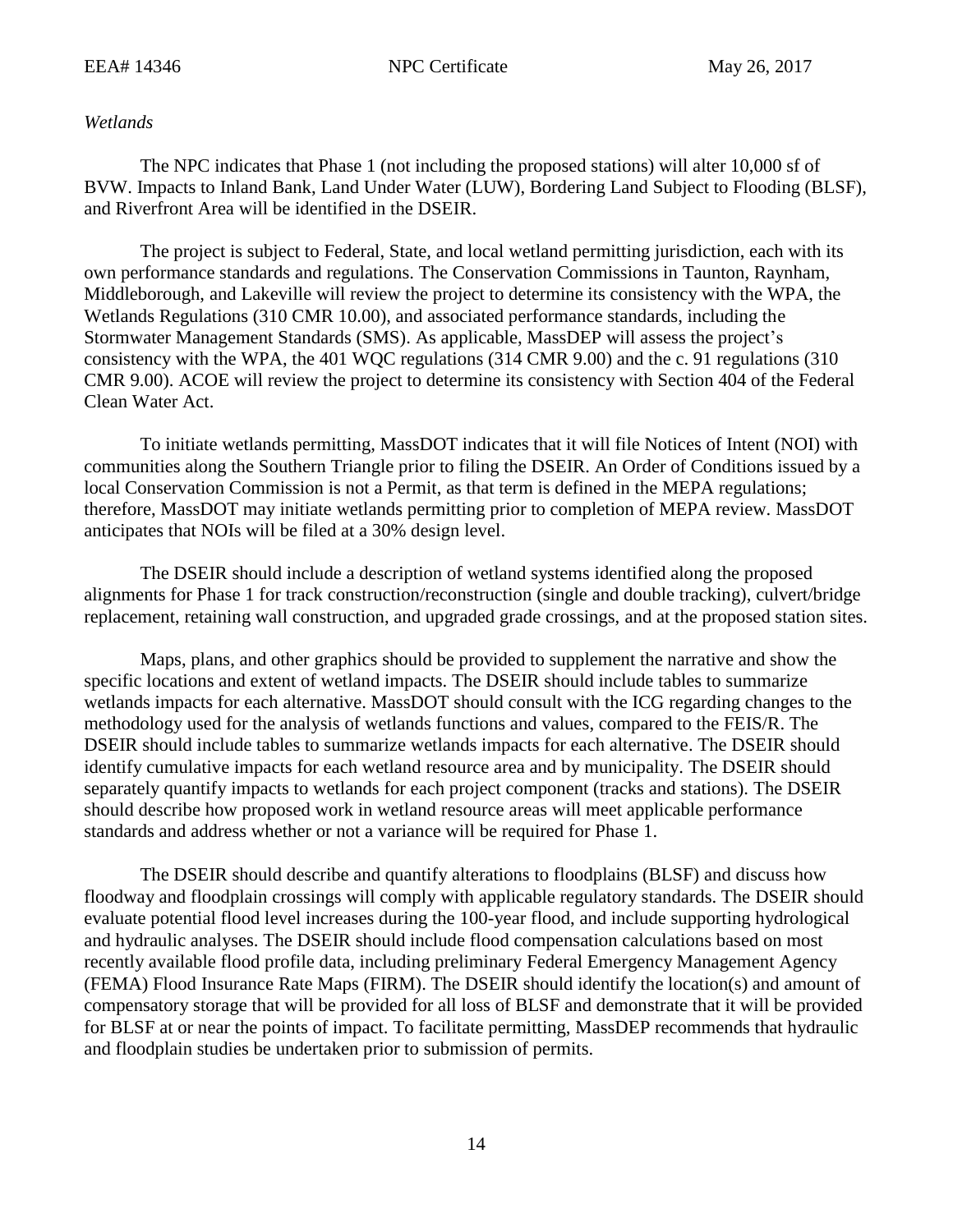### *Stormwater*

The project will create approximately three acres of new impervious area. The DSEIR should address how Phase 1 will comply with the Wetlands Regulations and associated stormwater management standards (SMS) for work proposed in wetland resource areas and buffer zones. The stormwater analysis and mitigation should include the rail tracks as well as new/relocated station sites and parking lots. The DSEIR should include stormwater management plans indicating how stormwater will be collected, treated, and discharged.

The DSEIR should provide analysis and demonstrate compliance with the requirements of 310 CMR  $10.05(6)(k)$  to the maximum extent practicable for all project elements within or discharging to wetland resource areas or their buffers including layover facilities, stations and park-and-ride lots. The DSEIR should provide additional stormwater treatment for layover facilities and stations classified as Land Uses with Higher Potential Pollutant Loading (LUHPPLs) subject to review pursuant to the WPA and WQC regulations. The DSEIR should provide appropriate setbacks and treatment for stormwater discharges to or near a critical area, such as vernal pools or public drinking waters.

The DSEIR should evaluate Low Impact Development (LID) practices to manage stormwater at proposed stations, and parking areas such as: smaller parking stalls and circulation lanes; porous pavement; pavement disconnection versus traditional curb and gutter drainage; retention of existing mature non-invasive plants; exfiltrating bioretention in place of raised traffic islands; and tree box filters. It should identify where and how LID measures have been incorporated into the project design and operation.

### *Variances*

The DSEIR should address how MassDOT will address project phasing within the context of requests for a variance from the WPA performance standards (310 CMR 10.05(10)) which require MassDOT to:

- 1. Demonstrate that there are no reasonable conditions or alternatives that will allow the project to proceed in compliance with the wetlands regulations;
- 2. Propose mitigation measures that will allow the project to be conditioned so as to contribute to the protection of the interests identified in the WPA; and
- 3. Demonstrate that the variance is necessary to accommodate an overriding community, regional, state or national public interest.

The DSEIR should include information to address variance requests (WPA and WQC). MassDEP comments indicate that the benefits cited as the project purpose were intended to serve as the basis for demonstrating that the project constituted an overriding public purpose. In support of a request for a variance, the DSEIR should include a comprehensive qualitative and quantitative assessment of those public interests MassDOT seeks to advance, including improvements to address public transportation needs, air quality and public safety. The DSEIR should present an analysis based on core benefit metrics such as improvements to transportation capacity, ridership, and reduction in vehicle miles traveled, air pollutants, traffic congestion and accidents. The DSEIR should specifically identify and quantify the environmental benefits expected from the proposed smart growth aspects of the project, and provide details on how these benefits would be secured (for example, by obtaining land preservation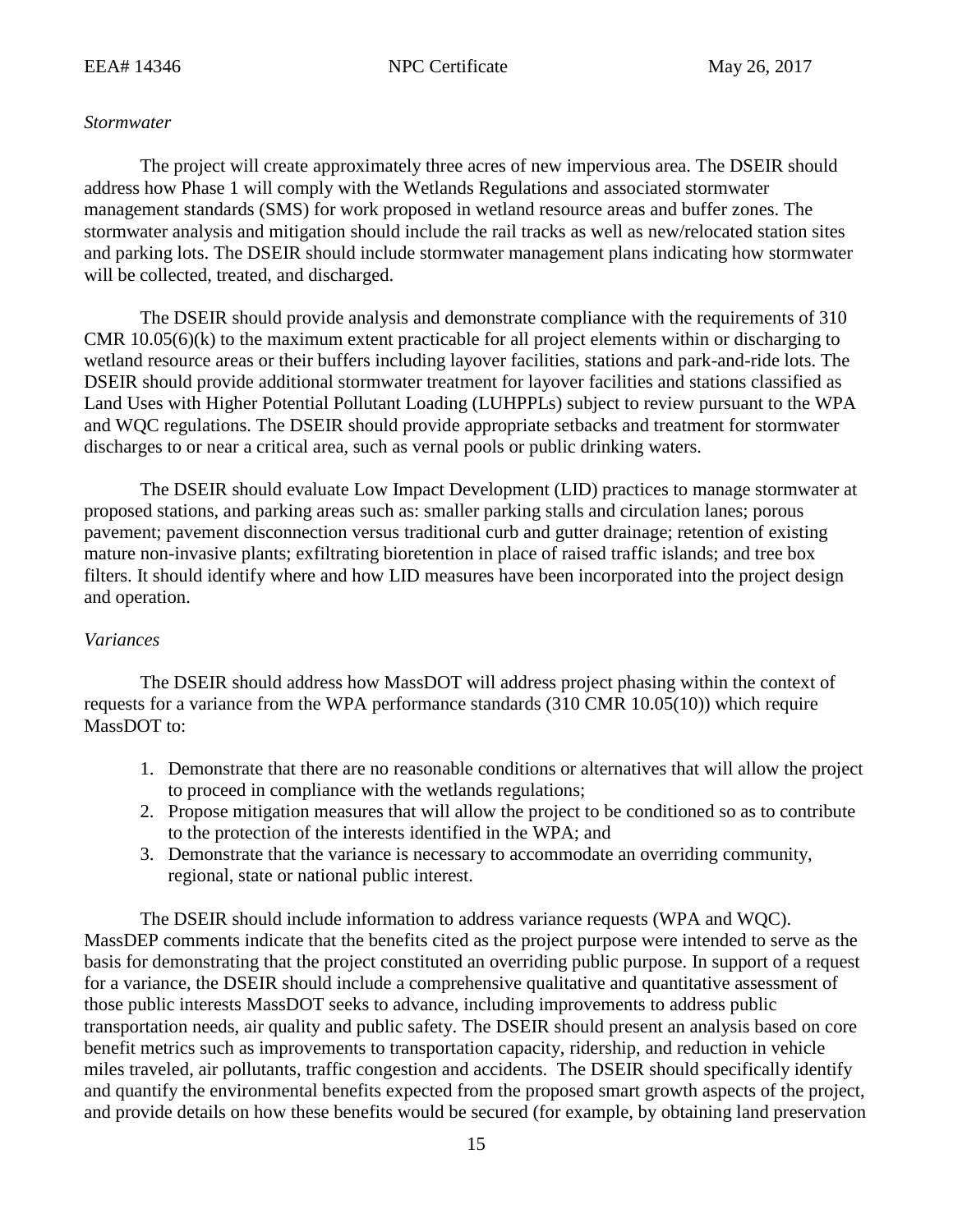restrictions on sensitive habitat corridors).MassDEP has also requested that the DSEIR include the most advanced project design for Phase 1 to avoid subsequent redesign and permit amendments which could delay the permitting process.

## *401 Water Quality Certification*

The DSEIR should include information on the number and location of stream crossings associated with Phase 1 and address compliance with the Stream Crossing Standards. The DSEIR should include cross-sections for proposed culverts and bridges and provide detailed designs, to the extent practicable. The DSEIR should evaluate which culverts appear to provide hydrologic control of an upstream wetland. The DSEIR should evaluate potential direct and indirect hydrological changes for bridges and culverts, including those that may impact adjoining wetlands. The DSEIR should evaluate opportunities for maximizing hydrological connections between wetlands for enhancement and restoration as well as for flood capacity.

The DSEIR should evaluate potential impacts to fisheries resources. The DSEIR should describe BMPs for erosion and sedimentation controls and time-of-year (TOY) restrictions on construction activity to avoid and minimize impacts to fisheries resources. Information provided on culvert and bridge reconstruction and replacement, including consistency with Stream Crossing Standards, should address protection of fisheries including passage for diadromous species. The comments from the Massachusetts Division of Marine Fisheries (DMF) indicate that TOY restrictions may apply for inwater work to minimize impacts. I encourage MassDOT to consult with DMF, MassDEP, and NHESP prior to filing the DSEIR.

## *Outstanding Resource Waters*

The DSEIR should identify and describe any discharges to ORW associated with Phase 1 alternatives, and where a variance is required pursuant to 310 CMR 4.00, the DSEIR should provide documentation to support the request. Comments from NHESP address the methodology to quantify direct wetland and vernal pool impacts and develop appropriate mitigation. MassDOT should identify potential vernal pools by applying field methodology according to NHESP vernal pool certification criteria and work should be conducted during appropriate spring months. Vernal pools should be certified where criteria warrant and the extent of vernal pool habitat, including migratory pathways, should be field verified. Potential vernal pool identification and certification should be conducted for areas within the ROW of the rail alignment and within 750 feet of the ROW, as well as within and near station sites, and construction staging areas. As additional project impact areas are identified (e.g., upland mitigation areas), the vernal pool identification and certification process should be applied. The DSEIR should include the results of potential vernal pool investigations associated with Phase 1, including a description and mapping of those meeting the criteria for certification.

If mitigation for Phase 1 is required, the DSEIR should consider expansion of existing vernal pools that will receive fill and plantings to help maintain healthy vernal pool ecosystems (shading, temperature regulation, and invasive species minimization) and support reestablishment of native vegetation.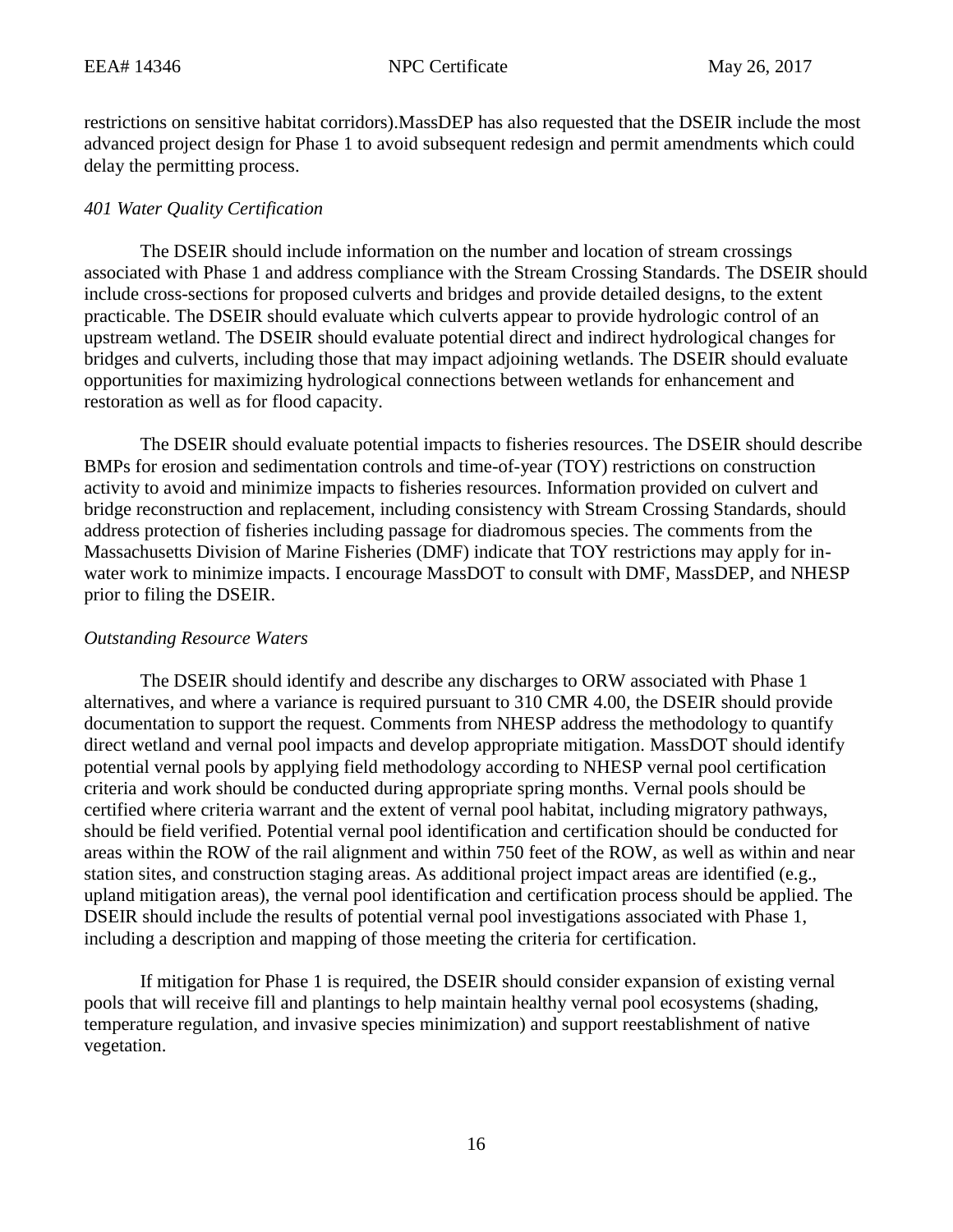### *Vegetation Management and Herbicide Use*

The DSEIR should evaluate potential impacts to sensitive receptors such as wetland resources, public or private drinking water supplies, Priority Habitat, aquatic organisms and water quality associated with the use of herbicides along the ROW. The DSEIR should outline any restrictions on herbicide application, identify areas proposed for herbicide use and identify areas that would be designated as "no spray" areas. Specific locations should be identified on project plans. The DSEIR should describe ROW maintenance and associated Vegetation Management Plans (VMPs). The DSEIR should describe monitoring, identification and control of nuisance, non-native and/or invasive species.

### *Mitigation*

The DSEIR should demonstrate that the project will avoid, minimize or mitigate impacts to wetland resource areas and water quality to the maximum extent practicable. It should outline a comprehensive mitigation program designed to meet ACOE, MassDEP, and local bylaw requirements and performance standards. This mitigation program should include construction period measures, postconstruction period monitoring and restoration/compensation, and measures to promote wildlife habitat and to remove/prevent the establishment of invasive species.

MassDOT should use the CAPS model to evaluate the effects of specific mitigation measures and the restoration potential of identified mitigation sites. The DSEIR should describe detailed compensatory mitigation for alteration of all resource areas, potential wetland restoration, and describe the rationale for site selection. The DSEIR should describe in quantitative and qualitative terms the extent to which the mitigation proposed will support biodiversity conservation and otherwise reduce or mitigate project-related impacts.

MassDOT should consult with the MEPA Office regarding timing of wetlands permitting and variances with the development and publication of the mitigation plan for wetlands and rare species which was required by the FEIS/R Certificate.

### Rare Species and Wildlife

Portions of the Middleborough Secondary are mapped as *Priority* and or *Estimated Habitat* for the following state-listed species: Three-angled Spike-sedge (Endangered plant); Plymouth Gentian (plant of Special Concern); Long's Bulrush (Threatened plant); Pine Barrens Bluet (Threatened damselfly); and Eastern Box Turtle (reptile of Special Concern). These species and their habitats are protected pursuant to the Massachusetts Endangered Species Act (MESA, MGL c.131A) and its implementing regulations (321 CMR 10.00). MassDOT initiated preliminary consultations with NHESP to discuss and evaluate potential concerns.

Widening the embankment as part of track modifications may impact wetlands containing these plant species and result in the loss of vegetation within turtle habitat. Phase 1 may include impacts to rare species or their habitats associated with vegetation removal along the edges of the freight rail line and reconstruction of culverts and bridges over waterways.

MassDOT should consult with NHESP regarding the methodology for habitat analysis and surveys. The DSEIR should describe how potential impacts of the alternatives will be avoided and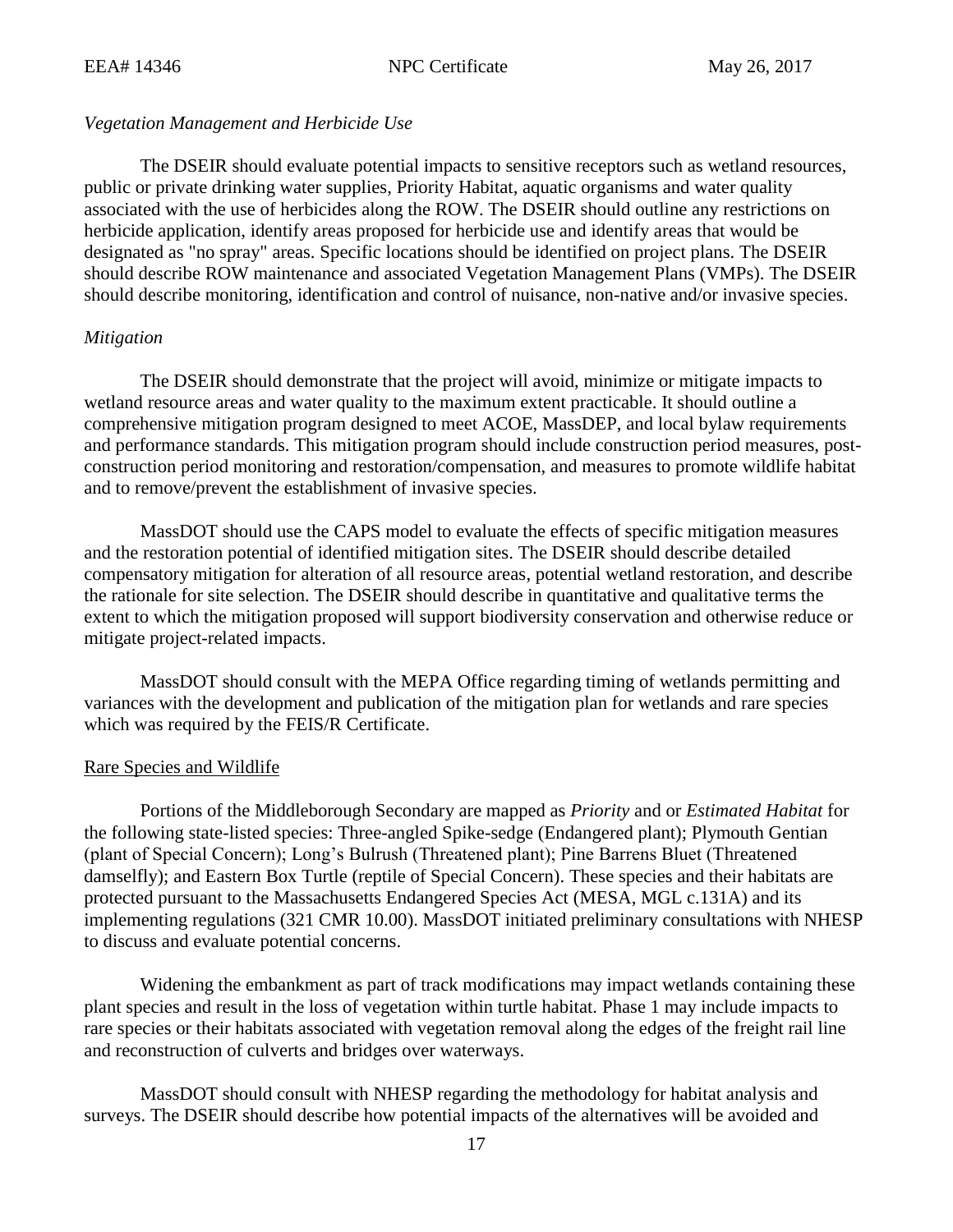minimized, and describe in quantitative and qualitative terms any unavoidable impacts associated with Phase 1, including indirect impacts associated with loss of migratory routes (barrier effect); increase in habitat fragmentation resulting from ROW maintenance; increased mortality of turtles crossing tracks; and clearing in the vicinity of vernal pools. The DSEIR should identify existing and proposed wildlife crossings (e.g. culverts and bridges) and barrier designs, measures to minimize turtle mortality during and after construction, and long-term measures to minimize impacts to state-listed species associated with regular operation and maintenance of the rail line.

The South Coast Rail project will likely result in a take of the Eastern Box Turtle and the Middleborough Secondary represents a phase of a larger common project such that NHESP indicates that it is likely that Phase 1 will require a CMP and additional net-benefit mitigation. The DSEIR should address how the project will meet performance standards, including the long-term "net benefit" standard in 321 CMR 10.23 and provide mitigation plans developed in consultation with NHESP.

## Waterways

The NPC indicates that new Phase 1 elements are not located within tidelands or Coastal Zone; however, some areas/activities may be located within c. 91 jurisdiction. The DSEIR should indicate whether Phase 1 will affect jurisdictional waterways that were not previously reviewed and, if so, the DSEIR should describe the proposed work and applicable c. 91 standards. I refer MassDOT to MassDEP's comment letter for additional guidance on c. 91 jurisdiction, permitting and information that should be included in the DSEIR.

Phase 1 may traverse Zone I and II areas of public drinking water supplies. The DSEIR should identify potential impacts to public and private water supplies, existing and planned, and surface waters during construction and operation of Phase 1. The DSEIR should describe measures to avoid and minimize, or mitigate adverse impacts.

# Noise and Vibration

Phase 1 will introduce potential impacts from noise and vibration to the corridor along the Middleborough Secondary ROW and I have received comments from abutters highlighting these concerns. The NPC indicates that the analysis will assume that horns will be sounded at all grade crossings.

The DSEIR should include an analysis of noise and vibrational impacts associated with Phase 1 areas that were not assessed in prior MEPA review. The analysis should be consistent with the methodology used for prior MEPA review, including application of the Federal Transit Authority (FTA) Noise and Vibration Impact Assessment Guidelines. It should identify relevant land use categories, metrics for evaluating transit-related impacts, information on background noise levels and monitoring locations. It should discuss consistency with applicable state and federal guidelines and regulations, including the MBTA's noise mitigation policy. The DSEIR should evaluate measures to avoid and minimize noise and vibration impacts, including plantings and other noise barriers, and describe proposed mitigation.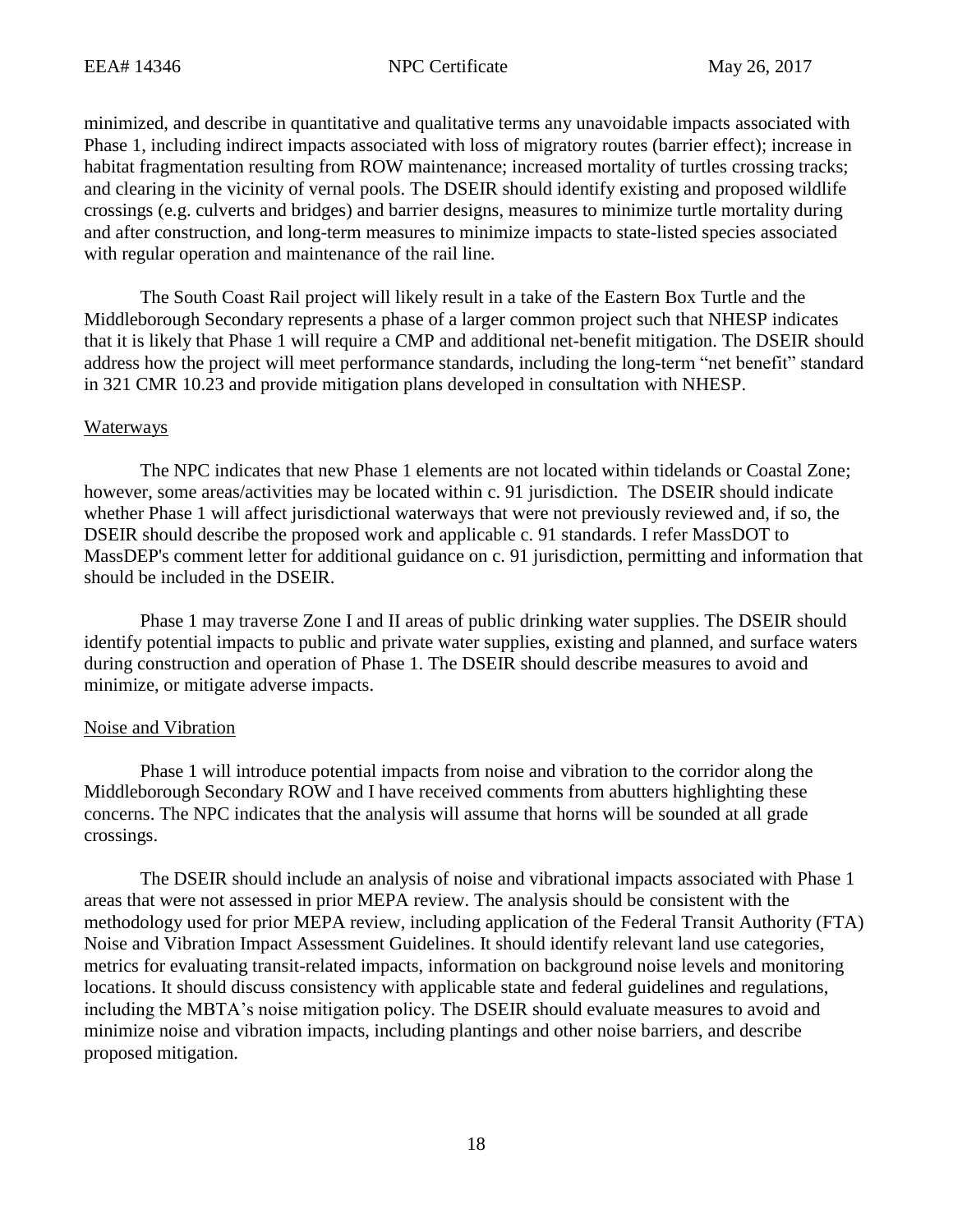## Cultural Resources

The DSEIR should describe potential impacts associated with Phase 1 (direct, indirect, temporary, and permanent) to scenic, cultural, historic and archaeological resources, including the National Wild and Scenic Taunton River and sites of significance to native people. The DSEIR should evaluate impacts to cultural resources associated with, but not limited to, noise and vibration, traffic, visual, physical modifications, and air quality. The NPC indicates that additional archaeological and historic surveys will be conducted along the Middleborough Secondary and at new station locations. The NPC indicates that MassDOT will work with ACOE, MHC, and other Section 106 parties to update the draft Programmatic Agreement (PA), which was developed as part of the review of the overall project, to accurately reflect the conditions and effect of Phase 1.

The results of archaeological and historic investigations conducted for Phase 1 should be summarized without revealing sensitive archaeological site locational information. The DSEIR should describe measures to avoid and minimize adverse impacts, and propose mitigation for any unavoidable impacts to cultural resources.

MHC requests that project information including scaled existing and proposed conditions plan and the draft Cultural Resources Management Plan be submitted for its review and comment as they are developed, along with ACOE's findings and determinations regarding potential effects and opinion regarding the need for additional archaeological survey.

## Oil and Hazardous Materials

MassDOT will conduct environmental site assessments for the Middleborough Secondary, the new station in East Taunton and the potential new station in Middleborough to assess the potential for encountering hazardous materials during construction at these locations and to identify remediation. The DSEIR should characterize the existing and anticipated solid and hazardous waste generated for Phase 1 (new stations and track upgrades). It should address MassDEP comments regarding development of a soils management plan to manage risk of exposure to materials during construction.

### Mitigation and Section 61 Findings

The DSEIR should include a separate chapter on mitigation measures, which should include a summary table of all mitigation commitments. This chapter should include draft Section 61 Findings for each State Agency Action. Any changes to mitigation and/or draft Section 61 Findings associated with Phase 1, which were identified in prior MEPA review, should be noted. The DSEIR should describe proposed mitigation measures for Phase 1, contain clear commitments to implement mitigation measures, estimate the individual costs of each proposed measure, identify the parties responsible for implementation, and contain a schedule for implementation.

## Responses to Comments

The DSEIR should contain a copy of this Certificate and a copy of each comment letter received. In order to ensure that the issues raised by commenters are addressed, the DSEIR should include direct responses to comments to the extent that they are within MEPA jurisdiction. This directive is not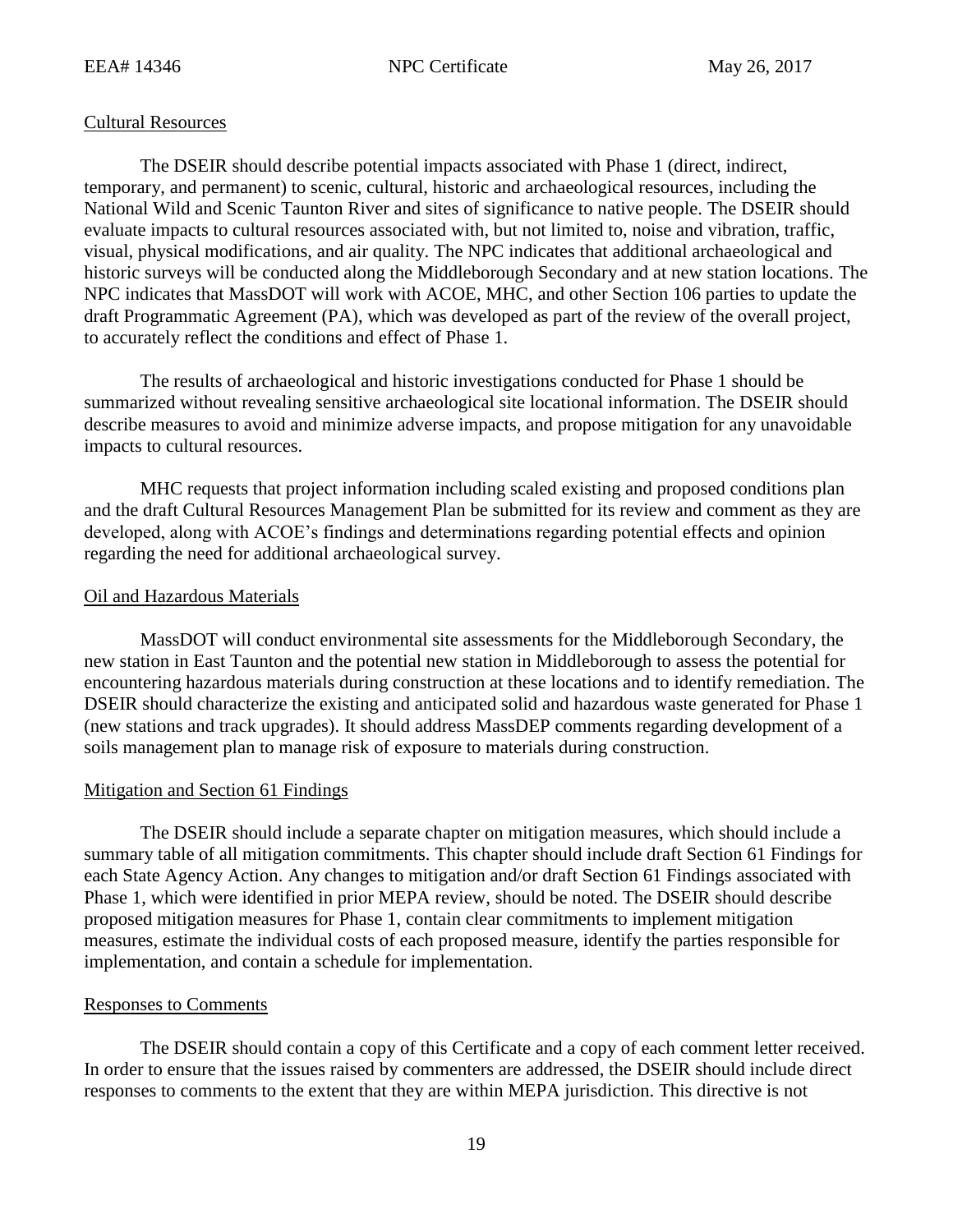intended, and shall not be construed, to enlarge the scope of the DSEIR beyond what has been expressly identified in this certificate.

### Circulation

MassDOT should circulate the DSEIR to those parties who commented on the ENF, DEIS/R, FEIS/R, this NPC, to any State and municipal agencies from which MassDOT will seek permits or approvals, and to any parties specified in section 11.16 of the MEPA regulations. To save paper and other resources, MassDOT may circulate copies of the DSEIR to commenters other than State Agencies in a digital format (e.g., CD-ROM, USB drive) or post to an online website. However, MassDOT should make available a reasonable number of hard copies to accommodate those without convenient access to a computer to be distributed upon request on a first come, first served basis. MassDOT should send a letter accompanying the digital copy or identifying the web address of the online version of the DSEIR indicating that hard copies are available upon request, noting relevant comment deadlines, and appropriate addresses for submission of comments. The DSEIR submitted to the MEPA office should include a digital copy of the complete document. A copy of the DSEIR should be made available for review at the Public Libraries in the South Coast region municipalities. I encourage continued public engagement during preparation and review of the DSEIR.

Nathan L'Infon

May 26, 2017

Date Matthew A. Beaton

MAB/PPP/ppp

Comments Received:

- 03/23/2017 Army Corps of Engineers (ACOE)
- 05/19/2017 Massachusetts Department of Environmental Protection (MassDEP)
- 04/14/2017 Massachusetts Historical Commission (MHC)
- 05/17/2017 Massachusetts Natural Heritage and Endangered Species Program (NHESP)
- 04/20/2017 Massachusetts Division of Marine Fisheries (DMF)
- 05/22/2017 Massachusetts Department of Energy Resources (DOER)
- 04/03/2017 State Representative Robert M. Koczera
- 04/05/2017 State Representative Carole A. Fiola
- 04/13/2017 State Senator Michael J. Rodrigues
- 04/20/2017 State Representative Susan Williams Gifford
- 04/20/2017 State Representative William C. Galvin and State Representative Louis L. Kafka
- 04/21/2017 State Representative Dylan Fernandes and State Senator Julian Cyr
- 05/02/2017 State Representative Louis L. Kafka and State Representative Claire D. Cronin
- 05/16/2017 State Representative William M. Strauss (House Chair Joint Committee on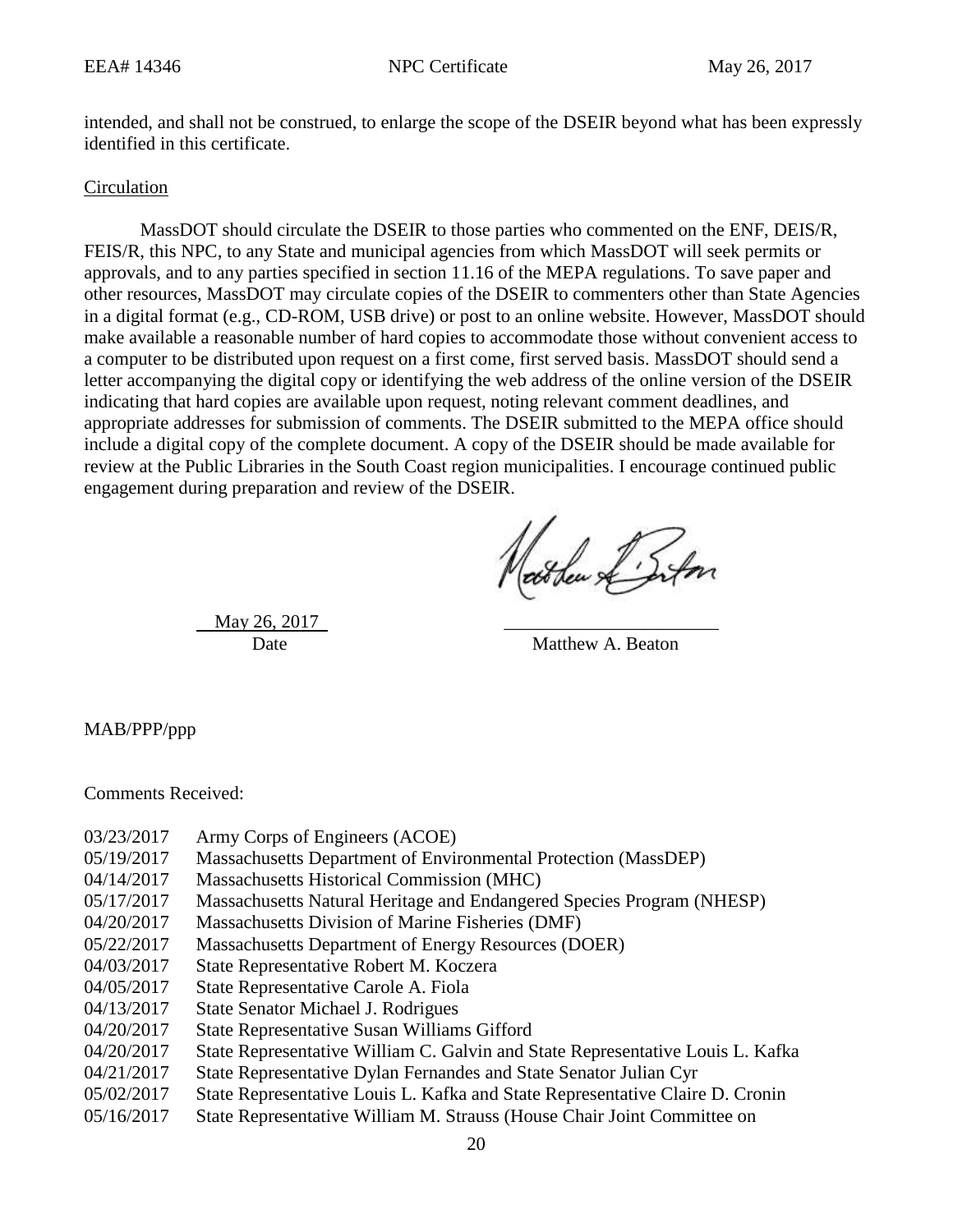|            | Transportation)                                      |
|------------|------------------------------------------------------|
| 05/18/2017 | State Representative Shaunna L. O'Connell            |
| 05/19/2017 | State Representative Keiko Orrall                    |
| 05/19/2017 | State Senator Marc R. Pacheco, President Pro Tempore |
| 05/19/2017 | <b>State Representative Antonio Cabral</b>           |
| 03/22/2017 | Dr. T.K. Roy                                         |
| 03/22/2017 | <b>Chuck Hanegan</b>                                 |
| 03/23/2017 | <b>Andrew Januse</b>                                 |
| 03/23/2017 | Brenda Moreira                                       |
| 03/23/2017 | <b>Steve Castellina</b>                              |
| 03/24/2017 | Marc Craig                                           |
| 03/24/2017 | Karen Vergoni                                        |
| 03/24/2017 | Katie Murray                                         |
| 03/24/2017 | <b>Becca Britt</b>                                   |
| 03/26/2017 | Eileen Marum                                         |
| 03/27/2017 | Paul Letendre                                        |
| 03/27/2017 | Paul Newman                                          |
| 03/29/2017 | Robert S. Chase                                      |
| 04/03/2017 | <b>Bristol County Chamber of Commerce</b>            |
| 04/05/2017 | Stephen P. Kobialka                                  |
| 04/06/2017 | Gabe Tempestoso                                      |
| 04/08/2017 | Ross Woodfall                                        |
| 04/10/2017 | Randi Pacheco                                        |
| 04/13/2017 | <b>Matthew Gorham</b>                                |
| 04/13/2017 | P. Cook                                              |
| 04/14/2017 | Town of Canton Board of Selectmen                    |
| 04/14/2017 | Independence Associates, Inc.                        |
| 04/15/2017 | Lisa K. Ray                                          |
| 04/17/2017 | Ron Blau                                             |
| 04/18/2017 | Carolyn Lattin                                       |
| 04/18/2017 | <b>William Cantor</b>                                |
| 04/18/2017 | <b>Mark Hess</b>                                     |
| 04/21/2017 | Dawn Quirk                                           |
| 04/21/2017 | <b>Samuel Clemens</b>                                |
| 04/21/2017 | Stephen C. Smith                                     |
| 04/21/2017 | <b>Middleboro Conservation Commission</b>            |
| 04/21/2017 | Brenda Moreira (2)                                   |
| 04/21/2017 | <b>Todd Kohn</b>                                     |
| 04/21/2017 | Town of Stoughton                                    |
| 04/22/2017 | Becca Britt (2)                                      |
| 04/22/2017 | Roseanne Felago                                      |
| 04/24/2017 | Town of Middleborough Board of Selectmen             |
| 04/24/2017 | Mary Agnes Murphy                                    |
| 04/24/2017 | Town of Lakeville Board of Selectmen                 |
| 04/24/2017 | <b>John Dufresne</b>                                 |
| 04/25/2017 | <b>Bourne Republican Town Committee</b>              |
| 04/26/2017 | Old Colony Planning Council (OCPC)                   |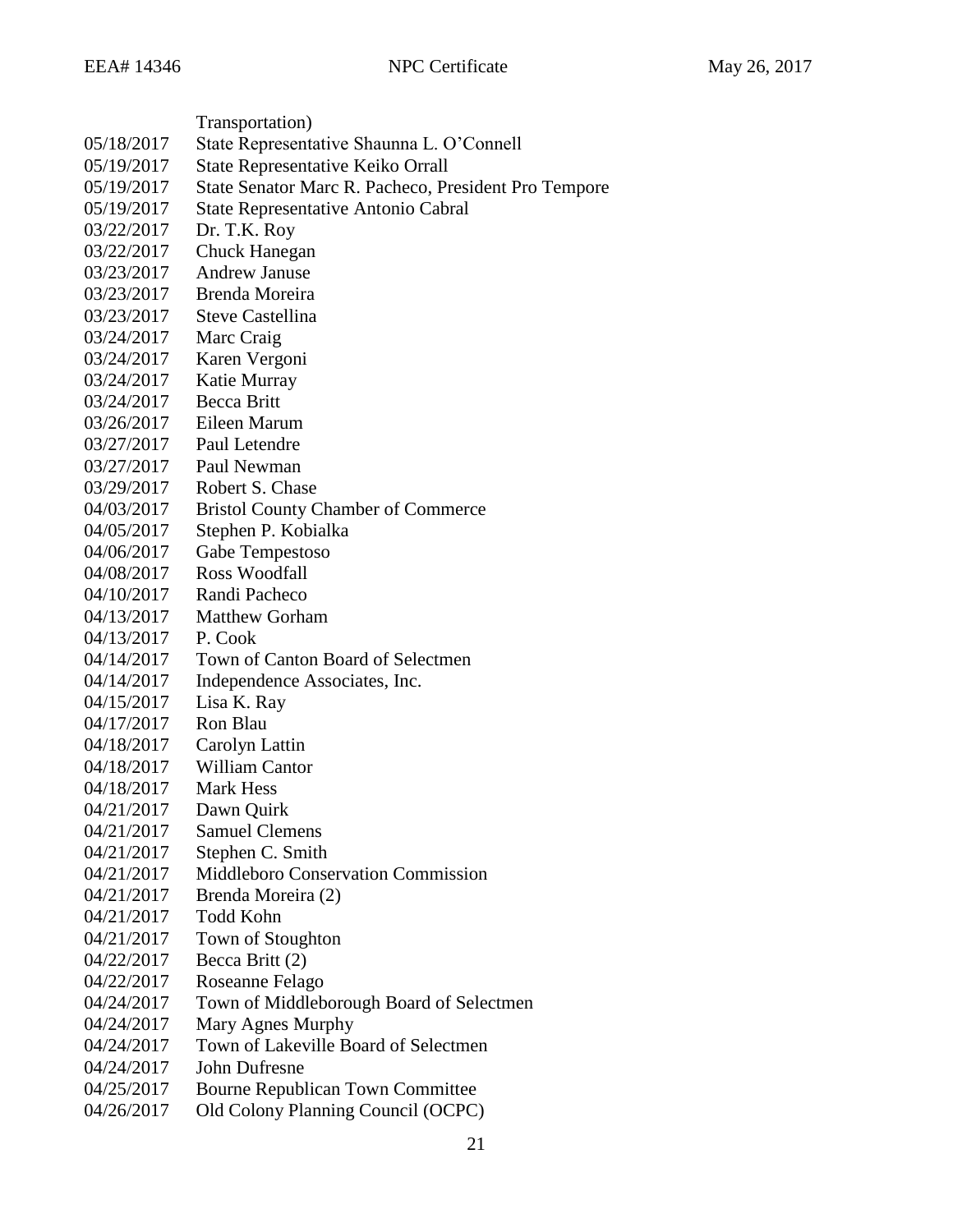| 04/28/2017 | <b>James MacDonald</b>                      |
|------------|---------------------------------------------|
| 04/28/2017 | <b>Jan Elliot</b>                           |
| 04/29/2017 | Olivia M. White                             |
| 05/01/2017 | Paul and Pearl Bacdayan                     |
| 05/02/2017 | South Shore Chamber of Commerce             |
| 05/03/2017 | <b>Nolan Kitts</b>                          |
| 05/04/2017 | <b>Massachusetts Maritime Academy</b>       |
| 05/05/2017 | <b>Rail to Boston Coalition</b>             |
| 05/09/2017 | David J. Cavanaugh                          |
| 05/10/2017 | George Slade                                |
| 05/11/2017 | <b>Ralph Hawkins</b>                        |
| 05/11/2017 | Ralph Hawkins (2)                           |
| 05/11/2017 | Lisa Boragine                               |
| 05/11/2017 | <b>Scott Martin</b>                         |
| 05/12/2017 | Eileen Dufresne                             |
| 05/13/2017 | <b>Richard Giampietro</b>                   |
| 05/13/2017 | Katherine Kiritsis                          |
| 05/13/2017 | Marie Duggan                                |
| 05/13/2017 | John Dufresne (2)                           |
| 05/13/2017 | <b>Richard Conron</b>                       |
| 05/13/2017 | Virginia McKenna                            |
| 05/14/2017 | Elizabeth Brown                             |
| 05/14/2017 | Lloyd Mendes                                |
| 05/14/2017 | <b>John Read</b>                            |
| 05/15/2017 | <b>James Hornsby</b>                        |
| 05/15/2017 | <b>Steve Voluckas</b>                       |
| 05/15/2017 | Louis Gitto                                 |
| 05/15/2017 | Nancy Lee Wood                              |
| 05/15/2017 | Judith Caporiccio                           |
| 05/15/2017 | Kelly Churbuck                              |
| 05/15/2017 | Joseph Callahan                             |
| 05/15/2017 | Town of East Bridgewater Board of Selectmen |
| 05/15/2017 | Dottie and Dana Dudley                      |
| 05/15/2017 | William and Cheryl Gay                      |
| 05/16/2017 | Pamela Jernberg                             |
| 05/16/2017 | Lisa Kopecky                                |
| 05/16/2017 | <b>Nancy Davies</b>                         |
| 05/16/2017 | <b>Steve Doire</b>                          |
| 05/17/2017 | Rosa De Oliveira                            |
| 05/17/2017 | Donald L. Cleary                            |
| 05/17/2017 | <b>Andrew Rys</b>                           |
| 05/17/2017 | Carolyn M. Basler                           |
| 05/17/2017 | <b>Grant Taylor</b>                         |
| 05/17/2017 | John Tehan                                  |
| 05/18/2017 | Town of Wareham Board of Selectmen          |
| 05/18/2017 | Paul Bacdayan (2)                           |
| 05/18/2017 | Peter Fuller                                |

22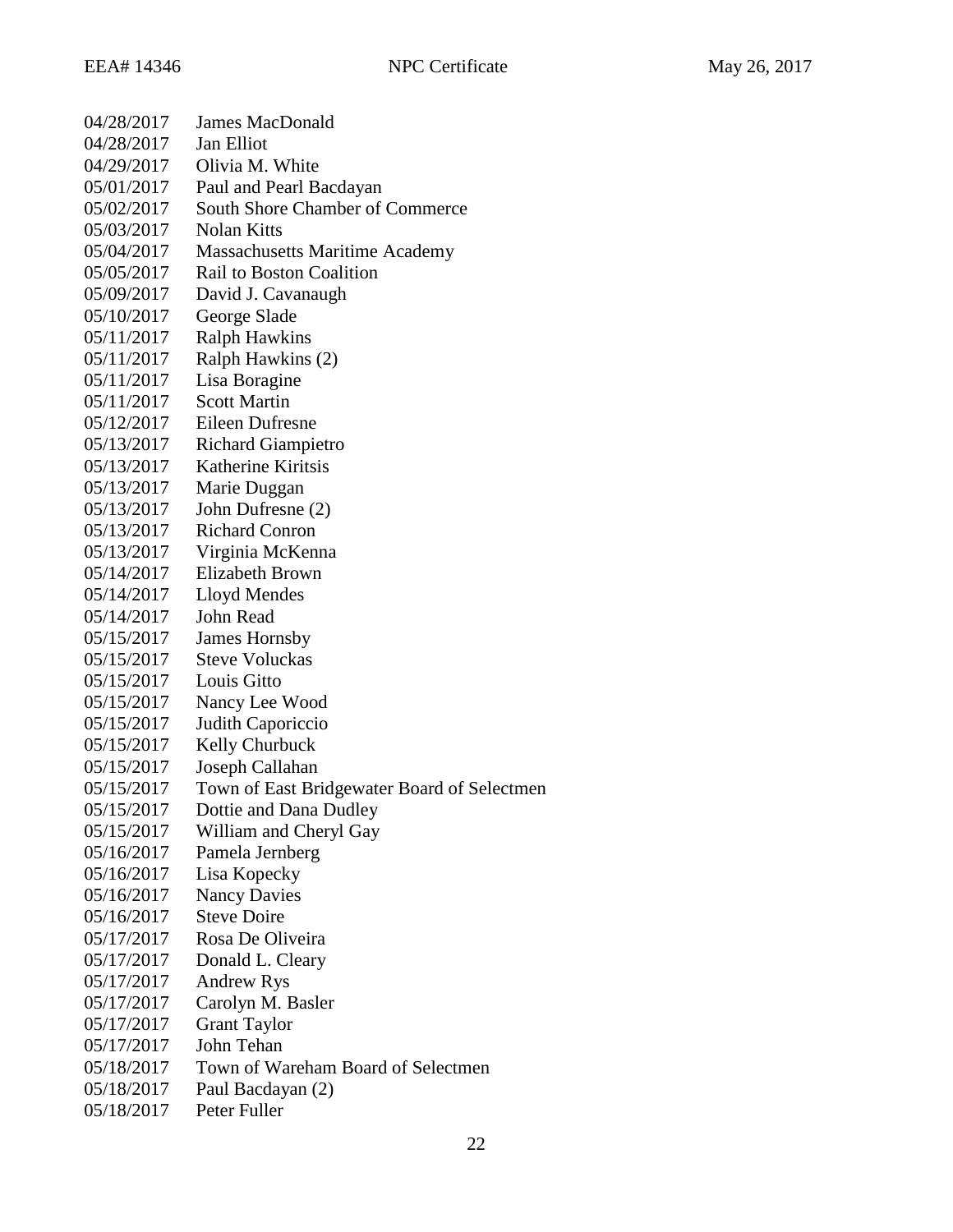05/18/2017 Public Employees for Environmental Responsibility (PEER) 05/18/2017 Andrew Farrer 05/18/2017 Alan Johnson 05/18/2017 Brian Sullivan 05/18/2017 Robert Wood 05/18/2017 Southeastern Regional Planning and Economic Development District (SRPEDD) 05/18/2017 Gail Coelho 05/18/2017 Cape Cod Commission (CCC) 05/18/2017 Allin Frawley, Chairman of the Town of Middleborough Board of Selectmen 05/18/2017 Allin Frawley, Chairman of the Town of Middleborough Board of Selectmen (2) 05/18/2017 Bill Reidy 05/18/2017 Anna Mae Baker 05/18/2017 Stephen McKinnon 05/18/2017 Sara Arbour 05/19/2017 James Dufresne 05/19/2017 Ruth Chicca 05/19/2017 Lisa DaCosta Lopez 05/19/2017 New Bedford Area Chamber of Commerce 05/19/2017 Donna Kulpa 05/19/2017 Mass Audubon 05/19/2017 Linda Callahan 05/19/2017 Victoria Taylor 05/19/2017 Thomas C. Hoye, Jr., Mayor of Taunton 05/19/2017 Cathleen M. Salley 05/19/2017 Massachusetts Sierra Club 05/19/2017 Town Middleborough Board of Selectmen (2) 05/19/2017 Wendy M. Graca 05/19/2017 Douglas White 05/19/2017 Taunton Business Improvement District/ Downtown Taunton Foundation 05/19/2017 Sherry Costa Hanlon 05/19/2017 Sabrina Davis 05/19/2017 Kathy Zagzebski 05/19/2017 SouthCoast Development Partnership 05/19/2017 Joseph A. Tutino 05/19/2017 Heather and Doug Lewis 05/19/2017 Amy Sharpe 05/19/2017 Rita Rooney 05/19/2017 Robert J. Kelly 05/19/2017 Arthur Battistini 05/19/2017 Stacey Fernandes 05/19/2017 Celeste Dufresne 05/19/2017 Andrew Jenning

Comments submitted to MassDOT and provided to the MEPA Office:

- 04/06/2017 State Senator Marc R. Pacheco
- 03/22/2017 Lisa Rudenstein